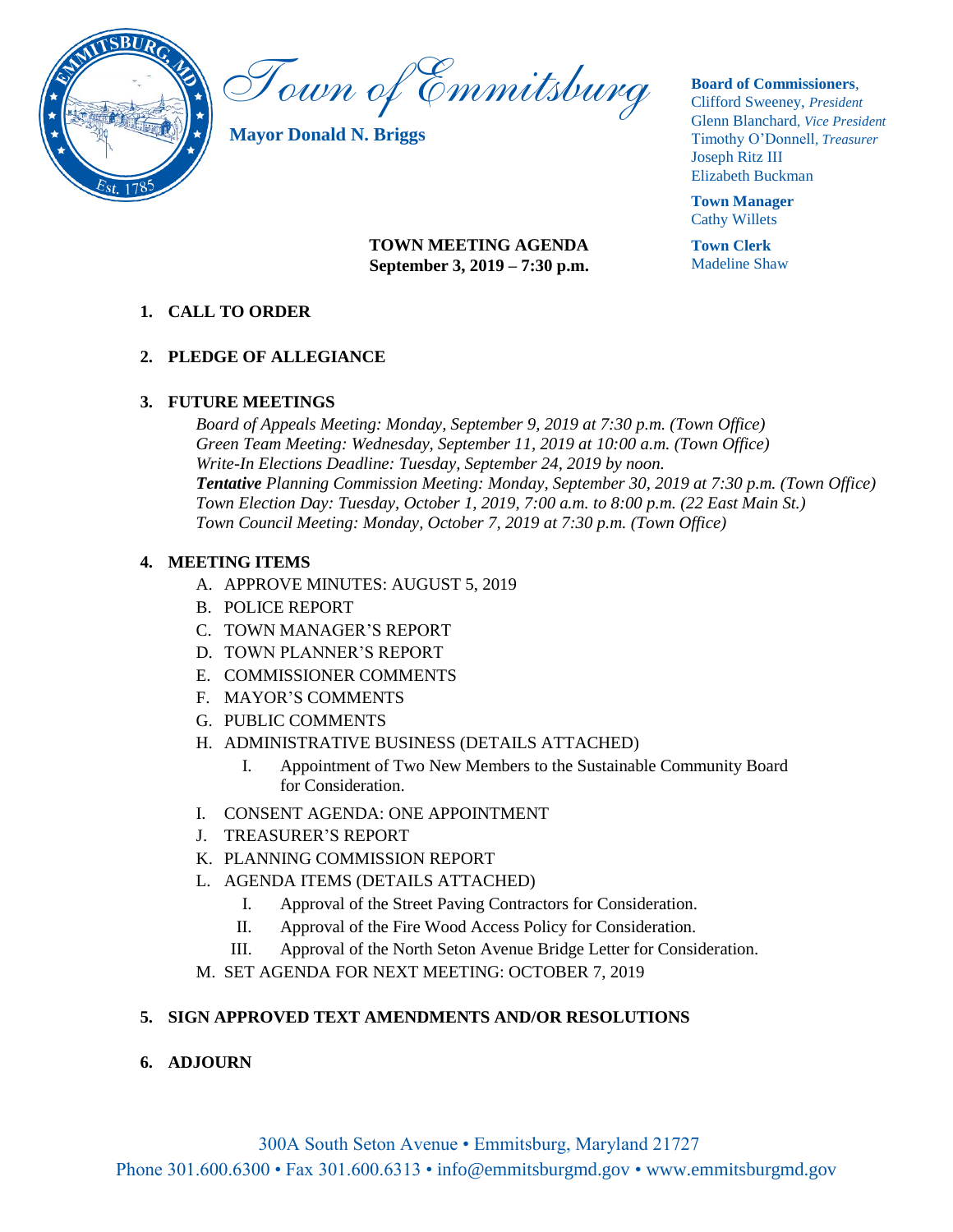#### **A. APPROVE MINUTES: AUGUST 5, 2019**

#### **MINUTES TOWN MEETING AUGUST 5, 2019 EMMITSBURG TOWN OFFICE**

**Present:** *Elected Officials* - Mayor Donald Briggs; Commissioners: Elizabeth Buckman; Joseph Ritz III; Timothy O'Donnell, Treasurer; Glenn Blanchard, Vice President; and Clifford Sweeney, President. *Staff Present* - Cathy Willets, Town Manager; Madeline Shaw, Town Clerk; Amy Naill, Code Enforcement Officer; and Zachary Gulden, Town Planner. *Others Present* - John Clapp, Town Attorney and Deputy Jason Ahalt.

#### **I. Call to Order**

Commissioner Clifford Sweeney, President of the Board of Commissioners, called the August 5, 2019 town meeting to order at 7:30 p.m. Pledge of Allegiance was recited. Upcoming meetings and election deadlines were announced.

#### **Approval of Minutes**

*Motion:* To accept the July 1, 2019 town meeting minutes as presented. Motion by Commissioner Buckman, second by Commissioner O'Donnell. Vote: Motion passed 5 - 0 in favor.

#### **Police Report:**

Deputy Jason Ahalt presented the police report from July 2019 (exhibit attached). Deputy Ahalt mentioned traffic stops were down slightly due to Deputy Whitehouse being off. The deputies are planning to meet with Mount St. Mary's University staff regarding students living in Town. The deputies requested residents call 9-1-1 if they see something suspicious.

#### **Town Managers Report:**

Cathy Willets, Town Manager, presented the Town Manager's Report from June 2019 (exhibit in agenda packet). Ms. Willets mentioned the Town wells are at their optimal level and 4-inches of precipitation was received in June. The Town currently has a 6.58-inch surplus of precipitation and 44.4% of wastewater treated was wild water. Town staff finished the replacement of all lights in Town owned buildings with LED lights via a Maryland Smart Energy Community grant. Soil borings were completed for the new Creamery Road Pump Station. The Town is still waiting for notification from the USDA regarding the \$30,000 Predevelopment and Planning Grant for the pump station. The MD140 bridge project should be completed December 2019. The draft layout of the Community Park disc golf course should come to the Board in October 2019, once town staff receives the proposal from FredRock Disc Golf.

#### **Town Planners Report:**

Zachary Gulden, Town Planner, presented the Town Planner's Report from June 2019 (exhibit in agenda packet). Mr. Gulden processed bid documents for the forestry stand 5 select harvesting bid and the cross-connection approved contractor as well as submitting the FY2020 Community Legacy grant for \$75,000. Mr. Gulden started work on the 2018-2019 annual MS4 progress report. He noted the Town does not currently have rules for chicken coops as the ordinance has a sunset provision and expired on January 1, 2015. He recommended the Board review the chicken ordinance (Section 6.04.020.B) if interested, which the Board requested be brought to a town meeting at a future date.

#### **Commissioner Comments:**

- Commissioner O'Donnell: He congratulated Commissioner Ritz on the turnout at the park concert on August 2. He thanked staff for their work in the Town parks, and he is concerned with the MD140 bridge project postponement.
- Commissioner Ritz III: Saturday August 10 is the Back to School Event in Community Park. He thanked Quasi Flannel for putting on a great performance on August 2. There will be two more concerts this year.
- Commissioner Buckman: She thanked Libby Briggs for weeding the planter boxes at the Town Square and requested town staff notify the businesses (if possible) if they are going to go out and take pictures for code enforcement. Town staff will do their best as time permits.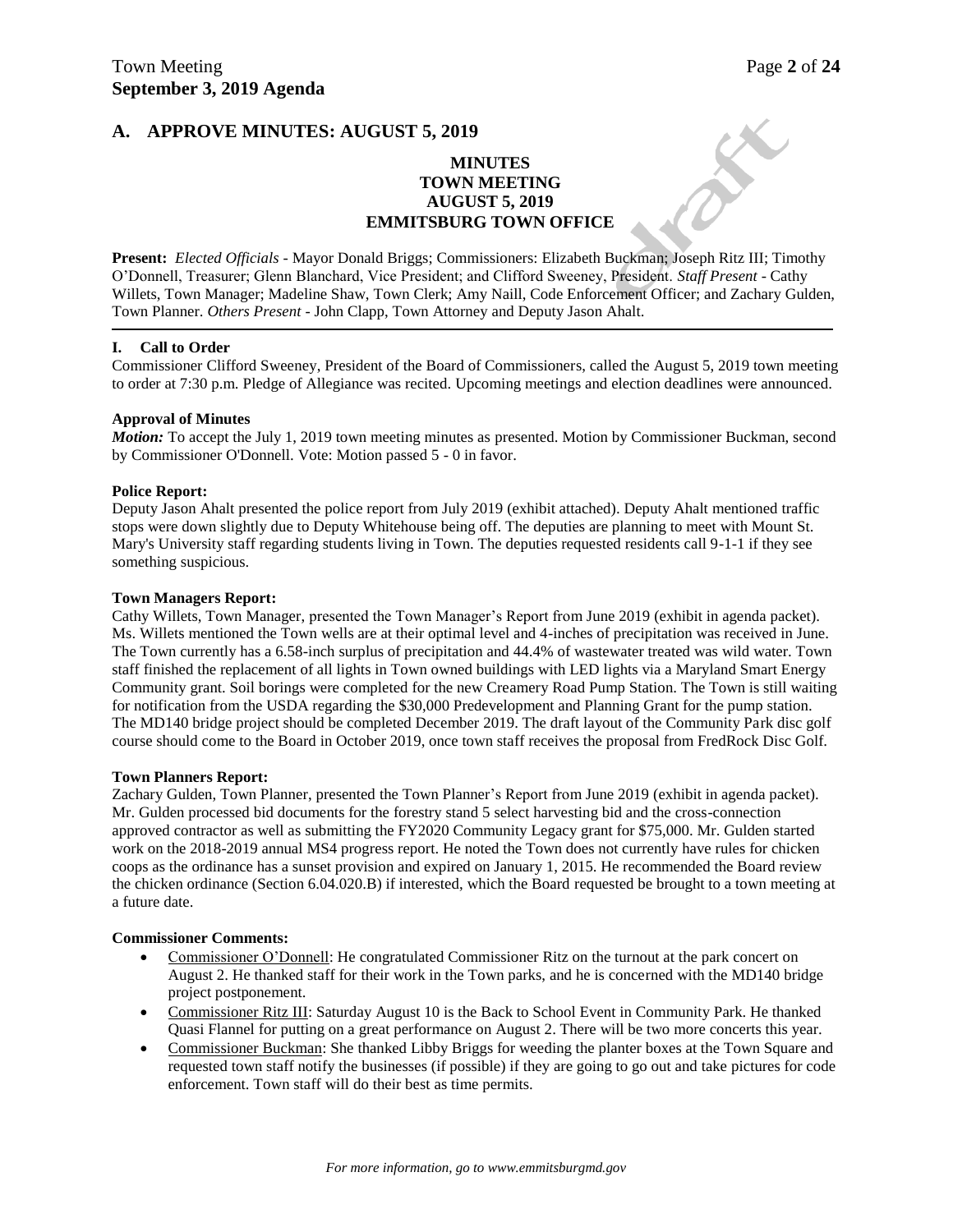# Town Meeting **Page 3** of 24 **September 3, 2019 Agenda**

- Commissioner Blanchard: He thanked Ms. Naill and RSV Pools for their work at the town pool and requested the SHA trim the trees back along MD 140 near the Route 15 bridge to improve sightline.
- Commissioner Sweeney: He stated the pool has been heavily used this summer and the Lions Club is expecting to make a \$1,200 profit from the concession stand, which will be used for Community Heritage Day.

#### **Mayor's Comments:**

Mayor Briggs attended numerous meetings in July 2019 (meetings listed in agenda packet). He attended an Envision Frederick luncheon with Congressman Jamie Raskin and Frederick County Sub-District 3 B Delegate Ken Kerr. He also gave a presentation on "Making Sustainability a Reality in Your Community" at the Smart Growth Maryland and Preservation Maryland annual conference. Mayor Briggs explained the Town is taking steps to document Emmitsburg's history and art through the Poet Laureate, William Cochran glass etching and more.

#### **Public Comments:**

*Tammy May, 101 DePaul Street -* Ms. May stated she received a letter from the Town requesting she repair the sidewalk in front of her home, which she does not believe she should be financially responsible for because the sidewalk damage is from a tree the Town removed many years ago. Ms. Willets explained Ms. May's deadline was extended to allow the issue to be discussed with the Director of Public Works, who is currently out of office. Ms. May provided pictures of the tree. *Amy Boehman, 328 Mountaineers Way* – Ms. Boehman thanked town staff for looking into her concerns regarding the disc golf course layout near her home and her tree planning request. She is willing to help with any of the projects as needed.

#### **Administrative Business:**

**I. Proclamation Nominating a Poet Laureate for the Town for Consideration:** Mayor Briggs read the proclamation aloud. Mayor Briggs invited Mr. Smith to the front of the room. The Board and Mayor took a picture with Mr. Smith.

*Motion***:** To appoint Mr. Francis Smith as Poet Laureate of Emmitsburg effective August 5, 2019. Motion by Commissioner Ritz III, second by Commissioner O'Donnell. Vote: Motion passed 5-0 in favor.

**II. Proclamation Making August 6, 2019 National Night Out in Emmitsburg for Consideration:** Ms. Willets explained Ms. Shaw and Ms. Naill have been working on this event for months. National Night Out (NNO) is an event with the goal of building positive relationships between the police and community. The Town has had a NNO since 2017, but this year Frederick County Sheriff's Office has decided to host their county-wide event in Emmitsburg. The event is free and takes place from 6:00 p.m. to 8:30 p.m. in Community Park. The event will feature hot dogs, ice cream, pony rides, a petting zoo, k-9 demonstrations, police vehicles, fire trucks, vendors, music and more. Mayor Briggs read the proclamation aloud. *Motion***:** To accept the proclamation for National Night Out on Tuesday, August 6th in Community Park. Motion by Commissioner Buckman, second by Commissioner Blanchard. Vote: Motion passed 5-0 in favor.

#### **III. Adoption of Proclamation Designating September as Recovery Month in Emmitsburg for**

**Consideration:** Jonathan Switzer, co-founder of the Frederick County Goes Purple Movement, explained the movement was started to bring awareness to the substance abuse epidemic. The movement is requesting the whole Town go purple for the month of September by using purple light bulbs, asking residents and employees to wear purple on Fridays, putting up support posters and more. The Board requested the Town sell purple bulbs in the Town Office and town staff to wear purple on Fridays. Mayor Briggs read the proclamation aloud.

*Motion***:** To accept the proclamation as presented as related to National Recovery Month September 2019. Motion by Commissioner O'Donnell, second by Commissioner Blanchard. Vote: Motion passed 5-0 in favor.

**Consent Agenda:** None.

#### **Treasurer's Report:**

Commissioner O'Donnell presented the Treasurer's Report for July 2019 (exhibit in agenda packet). The operating balance forward is \$5,421,357. The top ten checks are listed in the agenda packet. There were no questions from the Board.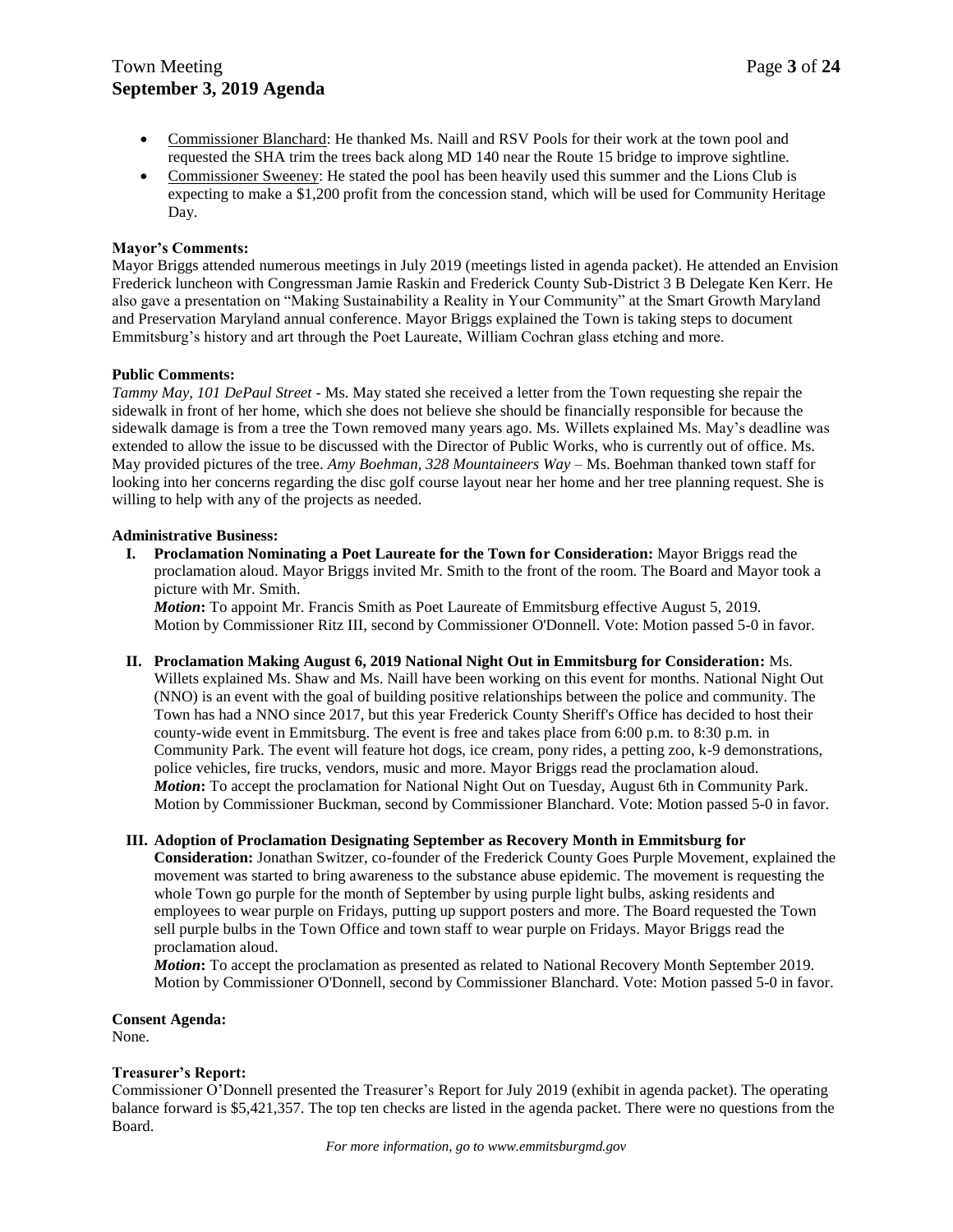#### **Planning Commission Report:**

None. Commissioner Blanchard explained the July 29, 2019 meeting was canceled.

#### **II. Agenda Items**

Agenda #1 - Approval of 2019 Election Judges for Consideration: Mayor Briggs explained five people applied for election judge and two of the applicants have no experience. He recommends Sharon Hane (Chief Judge), Charlotte Mazaleski and Tammy May as Election Judges with Tracey Lewis as the Alternate. The Board thanked the judges for their service.

*Motion*: To accept the Mayor's recommendation for the 2019 election judges as follows: Chief Judge, Sharon Hane; Judge, Charlotte Mazaleski; Judge, Tammy May; and Alternate Judge, Tracey Lewis.

Motion by Commissioner Ritz III, second by Commissioner Buckman. Vote: Motion passed 5-0 in favor.

Agenda #2 - Approval of Bid to Renovate the Pool House for Consideration: Ms. Willets explained the attendance at the Community Park Pool has increased significantly since the pool was fully renovated in 2017; however, the 1975 pool house is still in need of renovation. The Town first advertised the bid in April 2018 to determine funding for a grant application (not awarded). The bid was advertised a second time in February 2019 but only two bids were received, so the Town modified the scope of work and re-bid the project a third time in May 2019, which resulted in seven bids being received. The project would be funded through a \$71,066 Program Open Space grant of which \$23,689 (25%) town match is required for a total project amount of \$94,755. Town staff recommends Omega Contracting for \$66,329 because Omega was the lowest bidder, their three reference checks were outstanding, pool houses are a specialty of Omega and the Better Business Bureau check showed an A+ rating for Omega. Ms. Willets summarized the work to be completed. The Board expressed their support.

*Motion***:** To accept the Omega bid for the renovation of the pool house for \$66,329.

Motion by Commissioner Buckman, second by Commissioner Blanchard. Vote: Motion passed 5-0 in favor.

Agenda #3 - Award Stand 5 Forestry Bid for Consideration: Commissioner Ritz III requested the agenda item get tabled since the Board did not receive the bid information until the day of the town meeting.

*Motion***:** To table the award Stand 5 Forestry Board for Consideration to next month's town meeting. Motion by Commissioner Ritz III, second by Commissioner Buckman. No vote taken. Motion withdrawn. Ms. Willets requested the Board allow town staff to make their presentation and if the Board decides to table the agenda item after the presentation, then the Board will have all the information for the agenda item in the future. The Board requested town staff proceed with the presentation. Ms. Willets explained the initial request for proposal (RFP) was advertised in May 2019 but not awarded because only one bid was received. The bid was readvertised in June 2019, which resulted in two bids being received. Per Department of Natural Resource (DNR) recommendation, the second bids were deemed insufficient as the Stand 5 timber was valued at \$46,000 and the bids were \$30,185 and \$35,750. The Town set a minimum bid amount to \$46,000 and requested the two bidders submit their best and final offer in lieu of the minimum. Town staff recommends Tipton's Inc. bid for \$46,000 because the bid includes a \$10,000 bond (as requested in the Town's RFP), the bid agrees to pay for the timber in one lump sum (as requested in the Town's RFP), and the timber will be cut within one year (recommended by DNR). There was discussion on how the bond works if damage is caused. Commissioner Ritz III is concerned there may be animosity since the Fitzgerald's own property near the project site.

*Motion*: To accept the bid from Tipton's Inc. for the bid amount of \$46,000. Motion by Commissioner Blanchard, second by Commissioner Buckman. Vote: Motion passed 4-1 in favor with Commissioner Ritz III against.

*Note:* At 9:31 p.m. the Board moved to take a five-minute recess to prepare for the public hearing. *Motion***:** To have a five-minute recess. Motion by Commissioner Blanchard, second by Commissioner O'Donnell. Vote: Motion passed 5-0 in favor.

*Motion***:** To resume the meeting. Motion by Commissioner O'Donnell, second by Commissioner Ritz III. Vote: Motion passed 5-0 in favor.

#### **PUBLIC HEARING: PROPOSED ORDINANCE 19-03 (CHAPTER 17.38) SIGN CODE**

*Motion***:** To start the public hearing. Motion by Commissioner Blanchard, second by Commissioner Ritz III. Vote: Motion passed 5-0 in favor.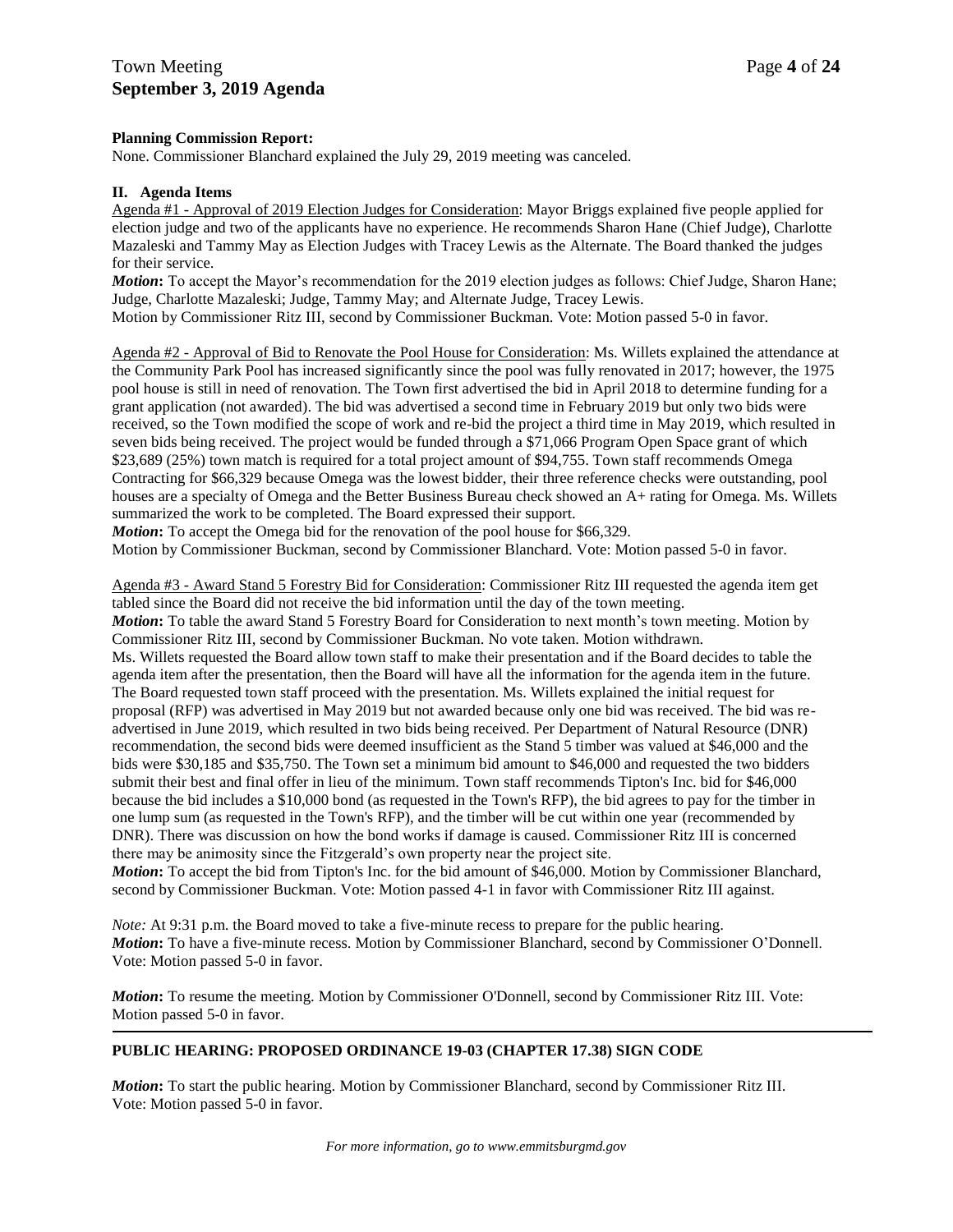# Town Meeting **Page 5** of 24 **September 3, 2019 Agenda**

Agenda #4 - Hold Public Hearing and Final Vote on Proposed Ordinance 19-03 (Chapter 17.38) Sign Code for Consideration: Commissioner Sweeney requested anyone wishing to speak during the public hearing stand and swear under penalty and perjury that anything said during the hearing would be the truth. The attendees wishing to speak stood and swore. Mr. Gulden explained the public hearing was advertised on channel 99, Facebook and the town website. The proposed sign code is being pursued to include newer sign technology. Town staff reviewed sections of the proposed code at the February 4, 2019, March 4, 2019 and June 3, 2019 town meetings. Town staff also hosted several public outreach meetings on April 8, April 15, April 22 and April 29 to explain the proposed sign ordinance for each zone and request public feedback. The Emmitsburg Business and Professional Associations (EBPA) gave their endorsement of the new ordinance on June 3, 2019. The Planning Commission presentation and recommendation was held on June 20, 2019. Mr. Gulden reviewed the recommended changes from the Planning Commission. The Board requested public comment.

#### **Public Comments:**

*Ken Kacmarski, 2291 E. Green Street, Westminster* - Mr. Kacmarski is with Exxon and he would like the proposed ordinance to allow permanent signage fixtures that would allow advertisements to be inserted/removed throughout the year. Ms. Willets explained if the proposed sign ordinance was passed, Exxon's current signage would be in compliance with the new code. Mr. Gulden read the sections of the proposed ordinance detailing the signs Exxon would be permitted to have. There was no other public comment. Mr. Gulden fielded questions from the Board and specified illuminated signs allowed in the Village Zone. Mr. Gulden also clarified the difference between neon signs and illuminated signs. Commissioner Sweeney announced the public comment section closed.

*Motion***:** To accept the sign ordinance as presented. Motion by Commissioner O'Donnell, second by Commissioner Blanchard. Vote: Motion passed 3-2 in favor with Commissioner Ritz III and Buckman against. Commissioner Ritz III explained he voted nay because he feels the ordinance is not community friendly, will create animosity and is too strict. Commissioner Buckman agreed. Ms. Willets explained the EBPA gave their feedback and support on the new sign ordinance and the new ordinance is less stringent than the one prior. Commissioner Sweeney explained more people should have been in attendance besides Mr. Kacmarski if they did not agree with the sign ordinance.

*Motion:* To end the public hearing. Motion by Commissioner Buckman, second by Commissioner O'Donnell. Vote: Motion passed 5-0 in favor.

#### **AUGUST 5, 2019 TOWN MEETING CONTINUED:**

#### **Set Agenda Items for September 3, 2019 Town Meeting**

- 1. Approval of the Street Paving Contractors for Consideration.
- 2. Approval of the Fire Wood Access Policy for Consideration.
- 3. Approval of the North Seton Avenue Bridge Letter for Consideration.

#### *Administrative Business:*

<sup>-</sup>

- A. Appointment of Two New Members to the Sustainable Community Board for Consideration.
- B. Appointment Bernard Franklin to the Citizen's Advisory Committee

*Motion:* To accept the agenda as presented.

Motion by Commissioner O'Donnell, second by Commissioner Ritz III. Vote: Motion passed 5-0 in favor.

*Motion:* To close the town meeting.

Motion by Commissioner Buckman, second by Commissioner Blanchard. Vote: Motion passed 5-0 in favor.

#### **III. Sign Approved Text Amendments and/or Resolutions**

#### **IV. Adjournment**

With no further business, the August 5, 2019 town meeting was adjourned at 10:33 p.m.

Respectfully submitted,

Madeline Shaw, Town Clerk Approved On: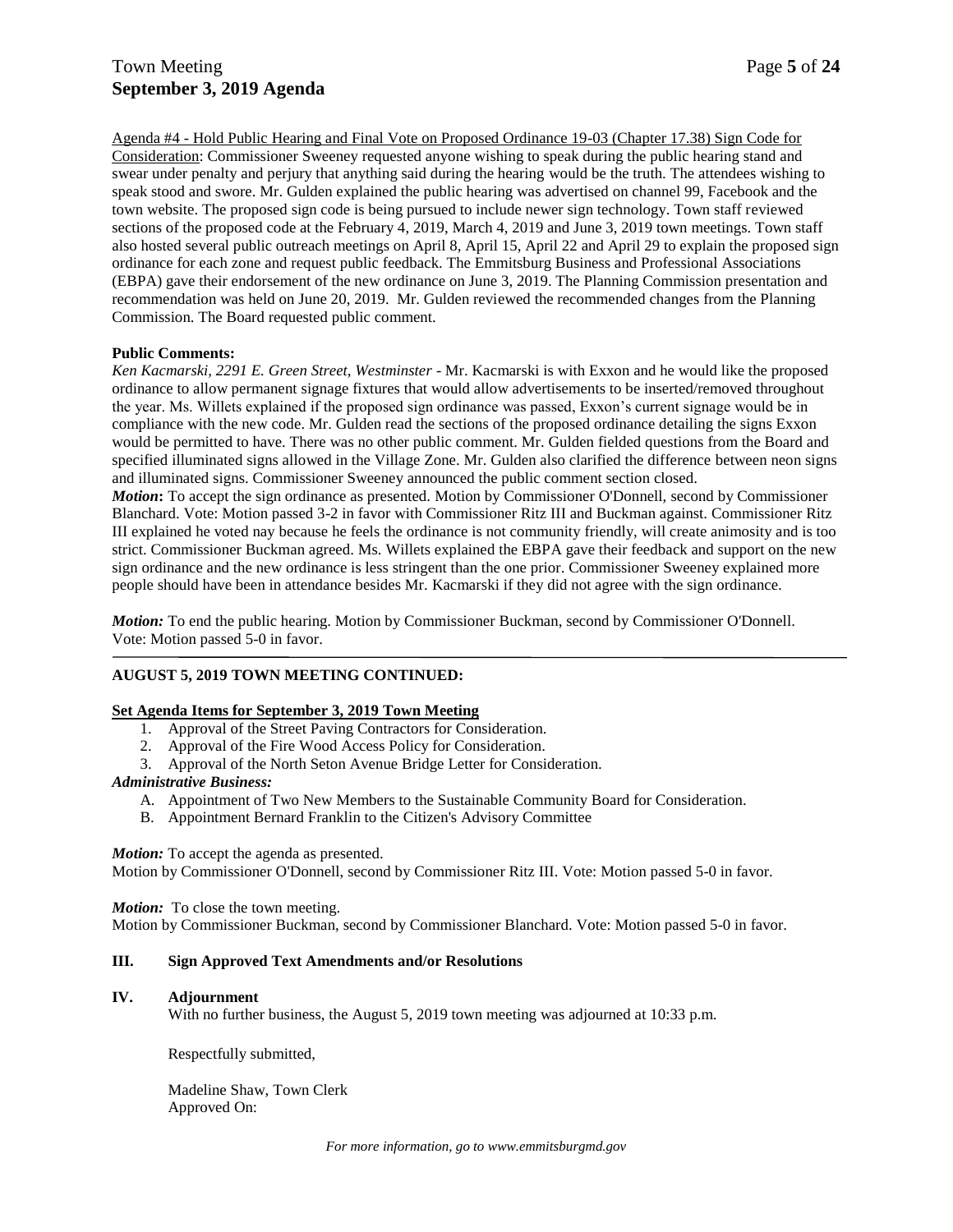**B. POLICE REPORT:** Presentation by deputies at the meeting.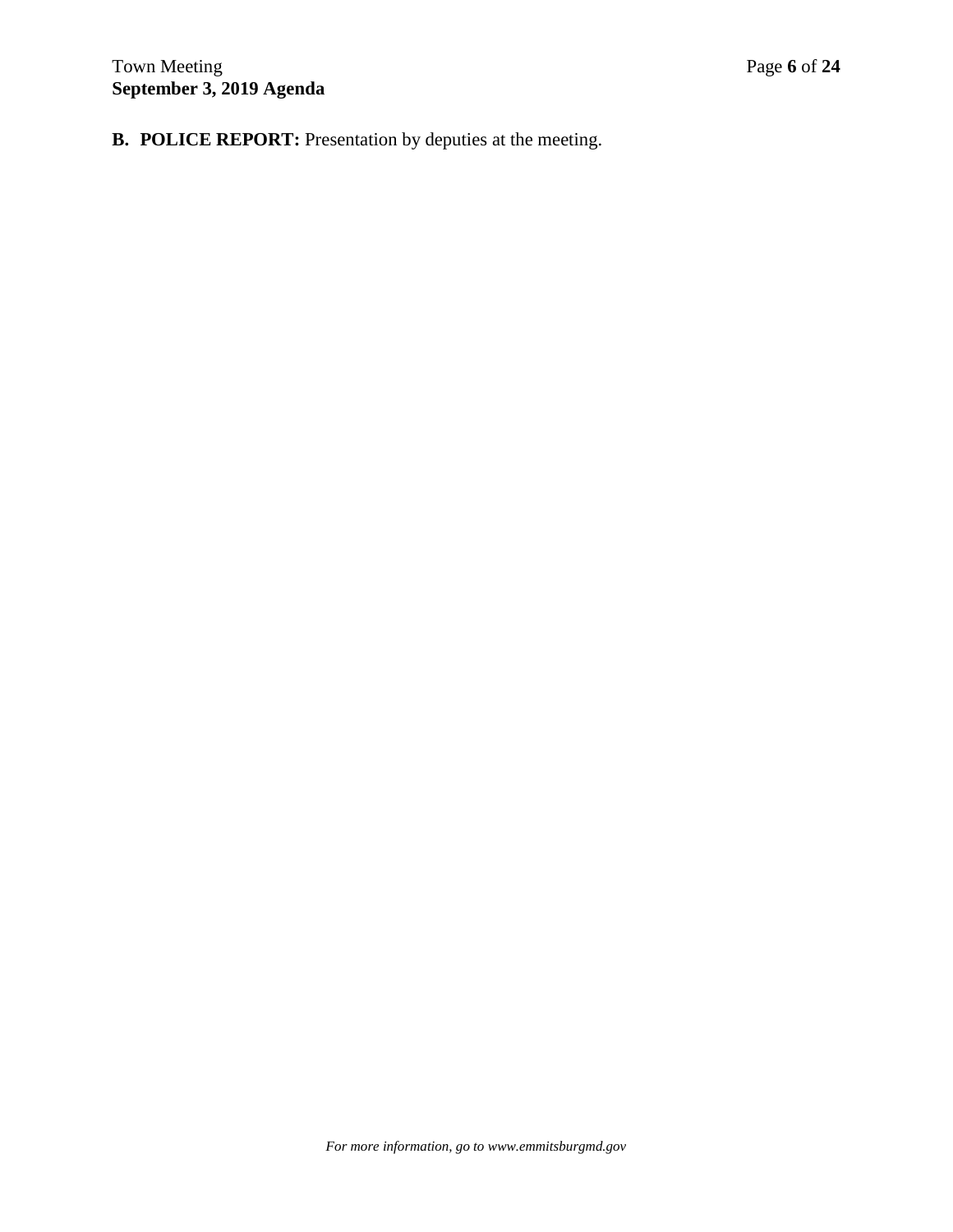# **C. TOWN MANAGER'S REPORT**

#### **Town Manager's Report July 2019 Prepared by Cathy Willets**

#### Streets:

- Staff conducted monthly street sweeping.
- Staff repaired and replaced some streetlights.
- Staff pulled weeds and weed killed Silo Hill median strip.
- Staff pulled weeds and weed killed along streets in Town.

#### Parks:

- Staff conducted daily park checks trash cans, cameras, dog waste stations, restrooms, etc.
- $\bullet$  Staff conducted monthly park maintenance playground equipment, roads, fences, pavilions, etc.
- Staff mowed, trimmed and weed killed throughout the parks including Silo Hill and Dog Park.
- Staff repaired a leak in Community Pool splash pad.
- Contractor finished the Community Park memorial storm drain project.

#### Water:

- Rainbow Lake is at the spillway level of 16.6 feet.
- The roughing filters are being backwashed four times a day and the DE filters are being done one time per week.
- Well levels (optimum level was determined to be May 2011): During the month of July the lake water degraded severely and all wells were brought on.
- The blue green algae is at its highest point in many years. This is a problem that many are experiencing this year.
- Lake Quota is being met.

|             | May 2011        | July | Change |
|-------------|-----------------|------|--------|
| Well $#1$ : | 35'             | 34'  | $+1$   |
| Well $#2$ : | 8'              | g,   | -1     |
| Well $#3$ : | $12^{\circ}$    | 21'  | -9     |
| Well $#4$ : | 108'            | 128' | $-20$  |
| Well #5:    | 10 <sup>2</sup> | 13'  | $-3$   |

- Water production and consumption. We produced an average of 288,624 GPD. We consumed an average of 255,942 GPD. The difference is "Backwash Water" ... (17.50%).
	- 43.4% of this water came from wells.
	- 4.9% of this water came from Mt. St. Mary's.
	- 51.7% of this water came from Rainbow Lake.

We purchased  $438,550$  gallons of water from MSM this month.

#### Wastewater:

- We received about 7.25" of precipitation this month (the average is 3.6").
	- o We have a precipitation DEFICIT of 9.9" over the last six months. The average precipitation for the period from February 1 through July 31 is 23.3". We have received 33.2" for that period.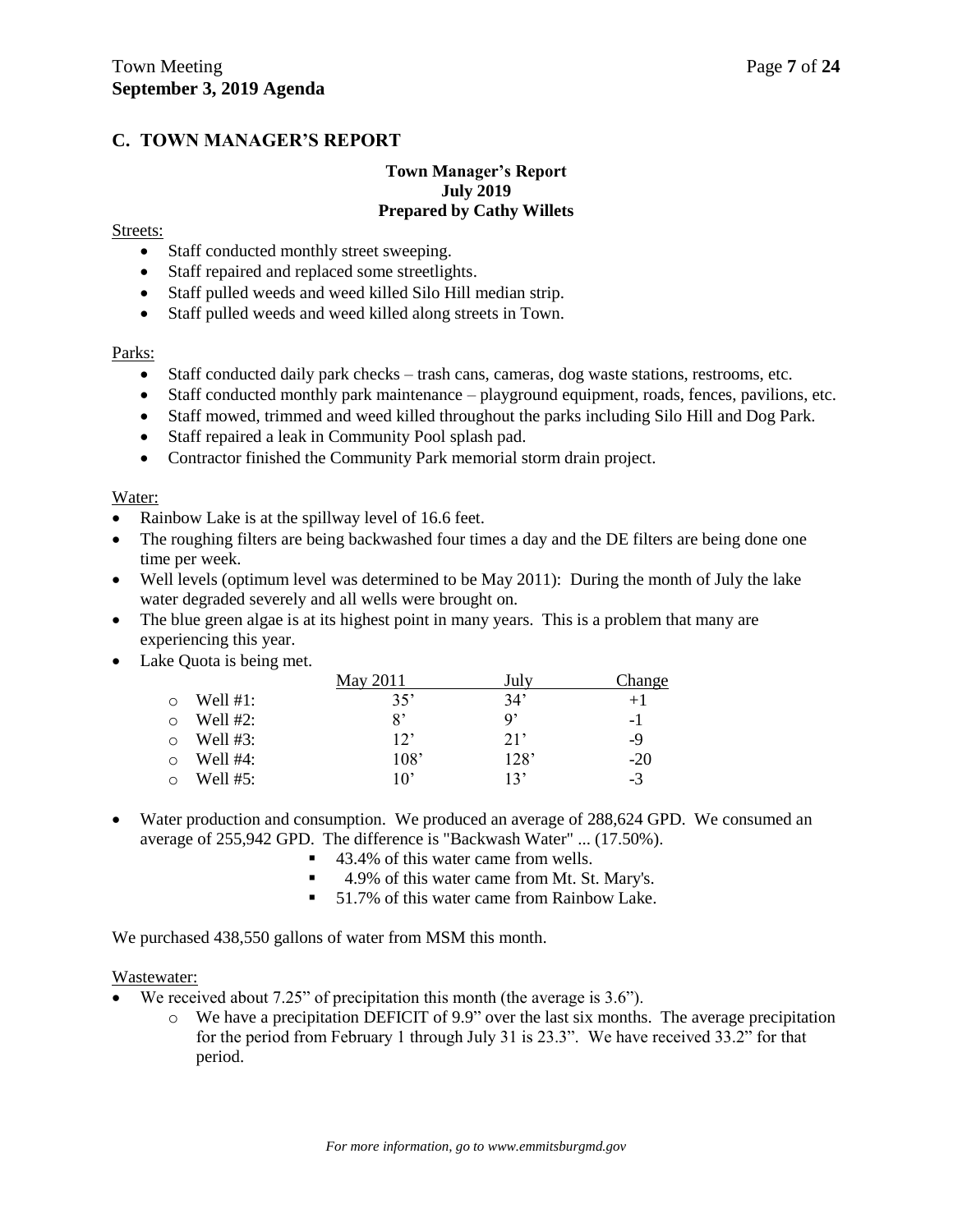Wastewater Treatment:

- We treated an average of 1,089,000 gpd (consumed 255,942 GPD) which means that 76.5% of the wastewater treated this month was "wild water".
- We had no spills of untreated sewage in the month of July.
- We did exceed the plant's design capacity six times in the month of July.
	- $\sigma$  07/07 1,542,000gpd 07/08 2,484,000gpd 07/09 760,000gpd o 07/11 1,076,000gpd 07/22 1,801,000gpd 07/23 1,272,000gpd

**Trash:** Trash pickup will remain Mondays in the month of September.

#### **Meetings Attended:**

- 07/01 Met with Mayor
- 07/01 Attended Town Meeting
- 07/02 Met with staff and Mr. Saxon regarding status of well
- 07/02 Met with Mayor
- 07/08 Met with Mayor
- 07/09 Met with Mayor
- 07/10 Met with staff to open bids for street paving, 1996 dump truck and pool house rehab
- 07/11 Met with Mayor
- 07/16 Met with Town Planner and Becky Wilson, DNR, regarding forest conservation efforts
- 07/17 Met with Mayor to go over subdivision plan for 140 S. Seton Ave.
- 07/18 Met with Mayor
- 07/22 Met with Mayor
- 07/22 Met with staff regarding National Night Out
- 07/23 Attended department head meeting
- 07/23 Attended support staff meeting
- 07/24 Met with Mayor
- 07/25 Met with surveyor regarding 140 S. Seton Ave.
- 07/25 Met with staff for bid opening for Forestry Stand 5
- 07/30 Met with Mayor
- 07/30 Met with staff to review the bathhouse renovation bids
- 07/30 Conference call with human resources
- 07/31 Conference call with human resources
- 07/31 Met with Mayor

#### **Noteworthy:**

- Staff repaired four water leaks (Tract Rd. x 2, DePaul St., and Waynesboro Pike)
- All water & sewer staff received their temporary DE5 licenses for the WTP as required by MDE.
- The line in the tunnel between FEMA and Provincial House came apart. It was a major leak (700) gpm for 1 ½ hours) until it was shut off and repaired by FEMA.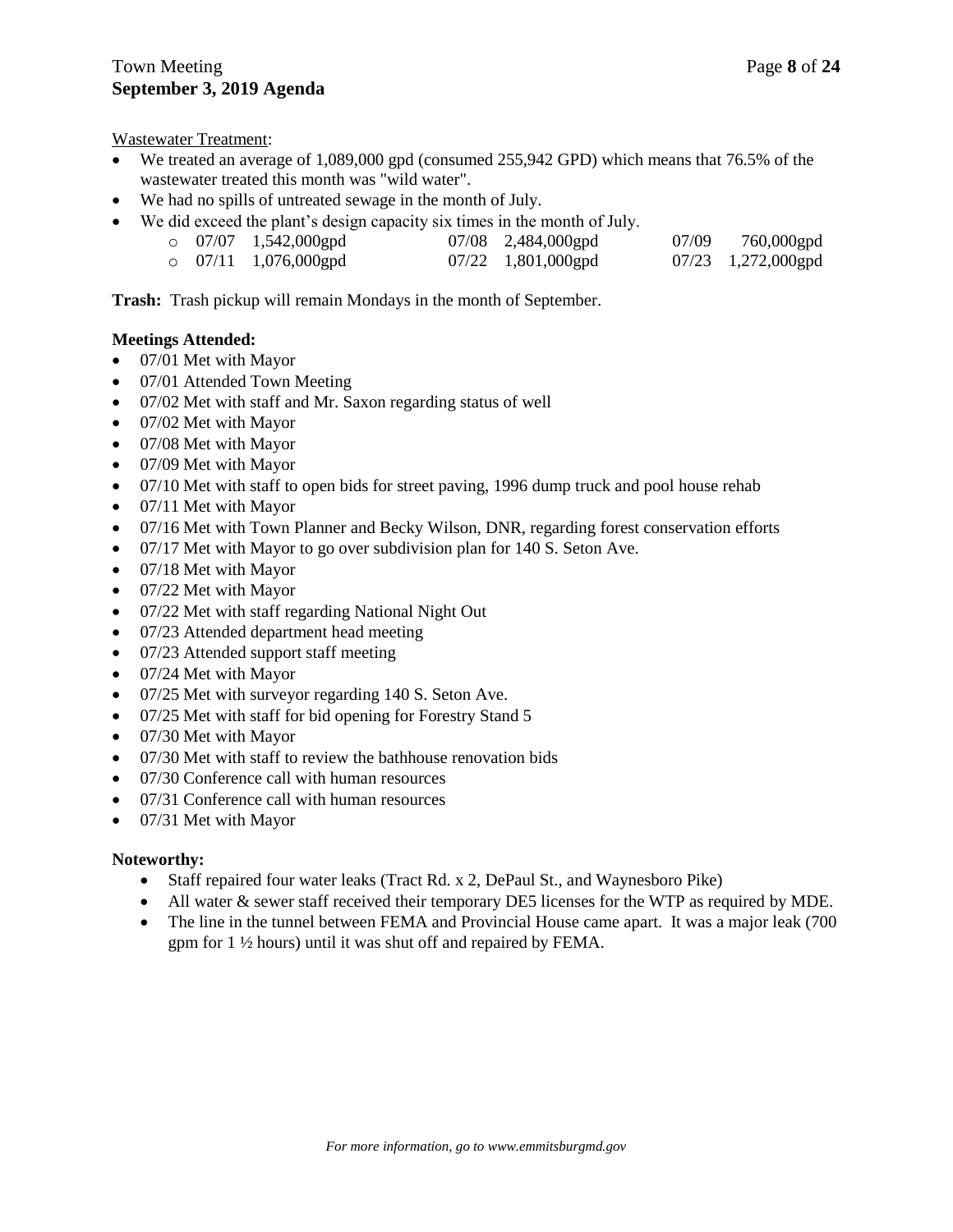| <b>Overtime Parking</b>              | 69                       |
|--------------------------------------|--------------------------|
| <b>Restricted Parking Zone</b>       | 7                        |
| <b>Street Sweeping</b>               | 9                        |
| Parked in Crosswalk                  |                          |
| Parked on Sidewalk                   | 1                        |
| Parked Blocking Road                 |                          |
| Parked by Fire Hydrant               |                          |
| <b>48 Consecutive Hours</b>          | 1                        |
| <b>Failure to Park between Lines</b> | 1                        |
| Left Side Parking                    | 1                        |
| <b>Total Meter Money</b>             | \$1,217.23               |
| <b>Parking Permits</b>               | $\mathbb{S}^-$<br>115.00 |
| Meter Bag Rental                     |                          |
| <b>Parking Ticket Money</b>          | \$<br>415.00             |
|                                      |                          |
|                                      |                          |
| <b>Total:</b>                        | \$1,747.23               |

#### **PARKING ENFORCEMENT REPORT JULY 2019**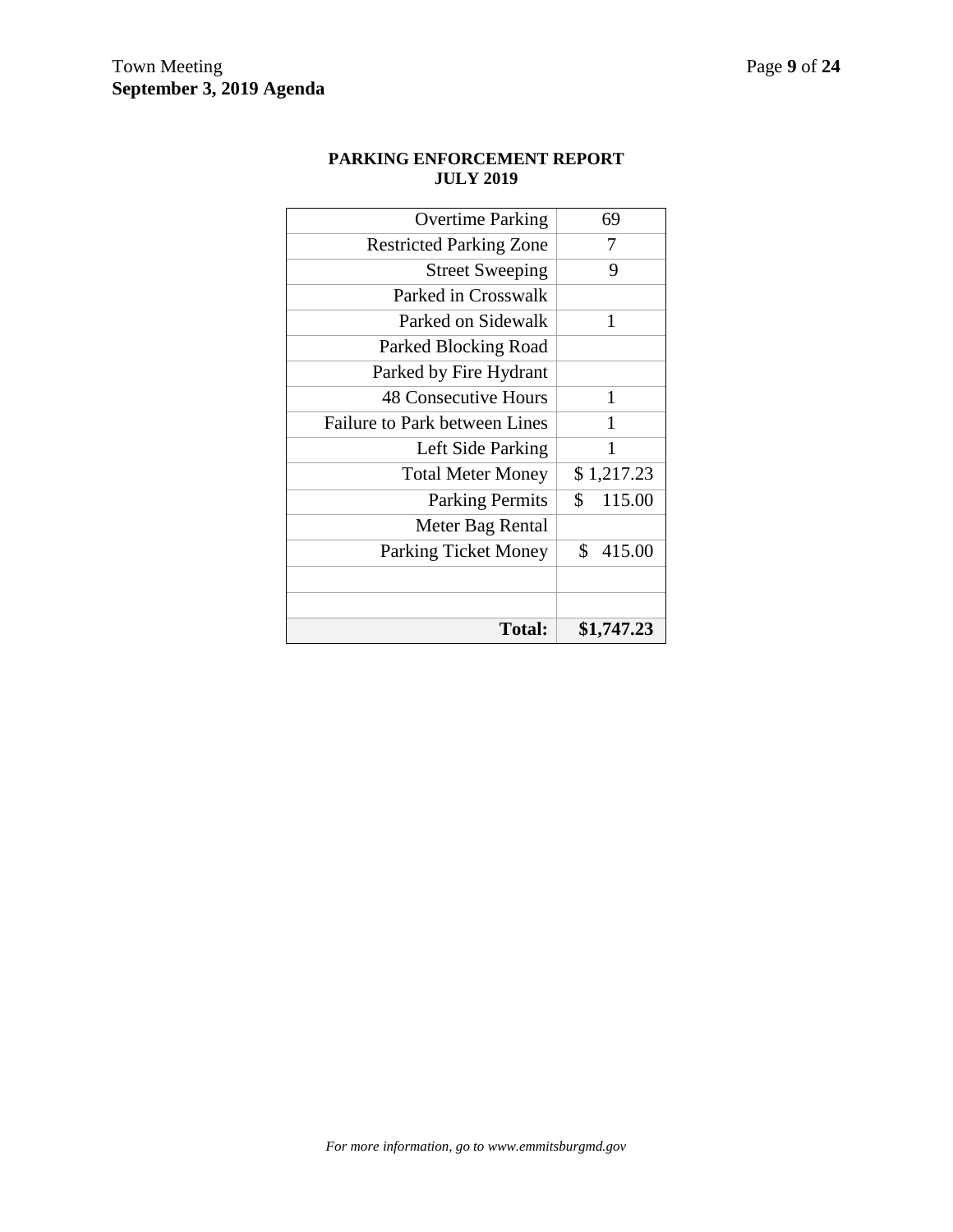# **D. TOWN PLANNER'S REPORT**

#### **Town Planner's Report July 2019 Prepared by Zachary R. Gulden, MPA**

#### **1. Grants**

- Completed the Frederick County Art Council's nomination for public art project application in order to receive grant funding / technical assistance in the future.
- Reprocessed a Community Legacy grant request for 307 S Seton Ave.
- Researched the Community Foundation of Frederick County impact grant.

#### **2. Municipal Separate Storm Sewer System (MS4)**

- Assisted GPI with researching information for the baseline impervious assessment project.
- Attended a MS4 Phase II General Permit webinar on 7/18.
- Continued working on the MS4 permit yearly report.

#### **3. Permits & Zoning**

- Processed the following zoning applications:
	- o 3x decks.
	- o 2x fences.
	- o 1x shed.
	- o 1x pergola.
	- o 1x change of use.
	- o 3x signs.
	- o 1x driveway expansion.
- $\bullet$  11x cross-connection permits.
- Completed/issued various code enforcement letters.
- Investigated various complaints.
- Created a new zoning permit form.

#### **4. Miscellaneous**

- Continued working on the 140 S Seton Ave subdivision project.
- Updated the cross-connection property fact sheets.
- Mailed cross-connection requirement letters to all high-hazard properties.
- Created map of Community Park for Town Clerk.
- Met with Becky Wilson & Town Manager, DNR, regarding required Forest Conservation Ordinance updates.
- Started creating a map of areas within the Town boundary for future tree plantings per new Forest Conservation State law.
- Processed a request with First Energy for the installation of streetlights from Dollar General to Jubilee.
- Met with Mayor, Town Manager, Water Superintendent, & Public Works Director on 7/17 regarding 140 S Seton Ave Subdivision.
- Created 500 new property folders.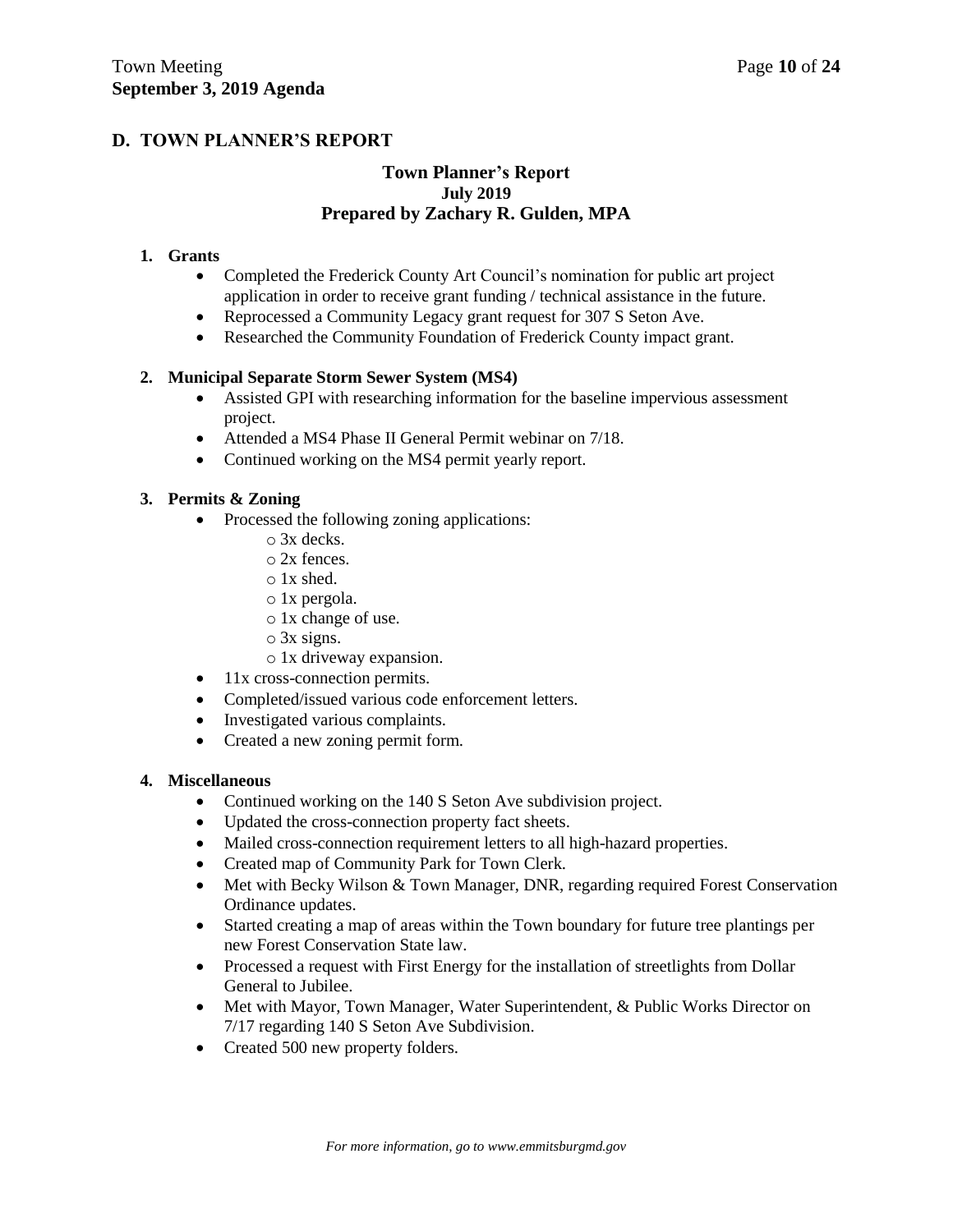#### **Town Planner's Report Continued…**

- Attended the EBPA meeting on 7/18.
- Assisted the Town Clerk with the records retention schedule for the Planning & Zoning Department.
- Attended a department head meeting on 7/23.
- Attended the Frederick Arts Council meeting on 7/25 (we were awarded a mural grant for the Town's community pool building).
- Met with Chris Gauss & Town Manager regarding 140 S Seton on 7/25.
- Met with DNR & Town Manager regarding Stand 5 logging on 7/25.
- Researched easement information for proposed Rutter's property.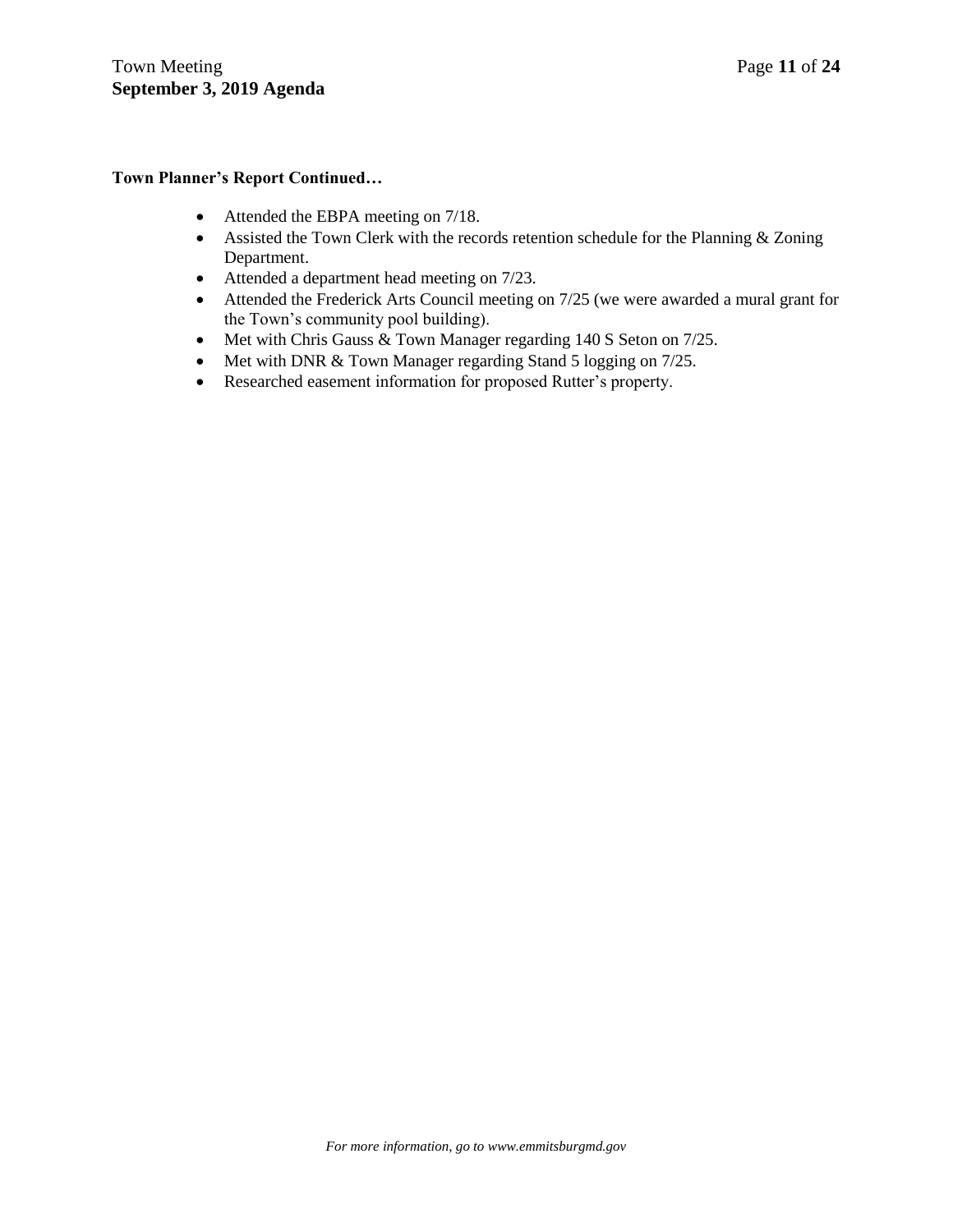# **E. COMMISSIONER COMMENTS**

#### **F. MAYOR'S COMMENTS**

- August 1, Meeting with town manager.
- August 5, Meeting with town manager.
- August 5, Town meeting.
- August 7, Meeting with town manager.
- August 8, Meeting with town manager.
- August 12, Meeting at Mount St. Mary's University with President Timothy Trainor and Wayne Green, Chief of Staff.
- August 13, In Frederick: Meeting with Roger Wilson, Frederick County Director Governmental Affairs and Public Policy.
- August 14, Fall Welcoming, President Trainor at Mount St. Mary's University.
- August 14 Meeting with town manager.
- August 15, Meeting with town manager.
- August 16, Meeting with town manager.
- August 23, Town office: FY2020 Wayside exhibits meeting. Town Clerk, Maddy Shaw and myself met with Ion Design Firm and Grove Public Relations (sign designers of FY2019 MHAA wayside exhibits).
- August 26, Meeting with town manager.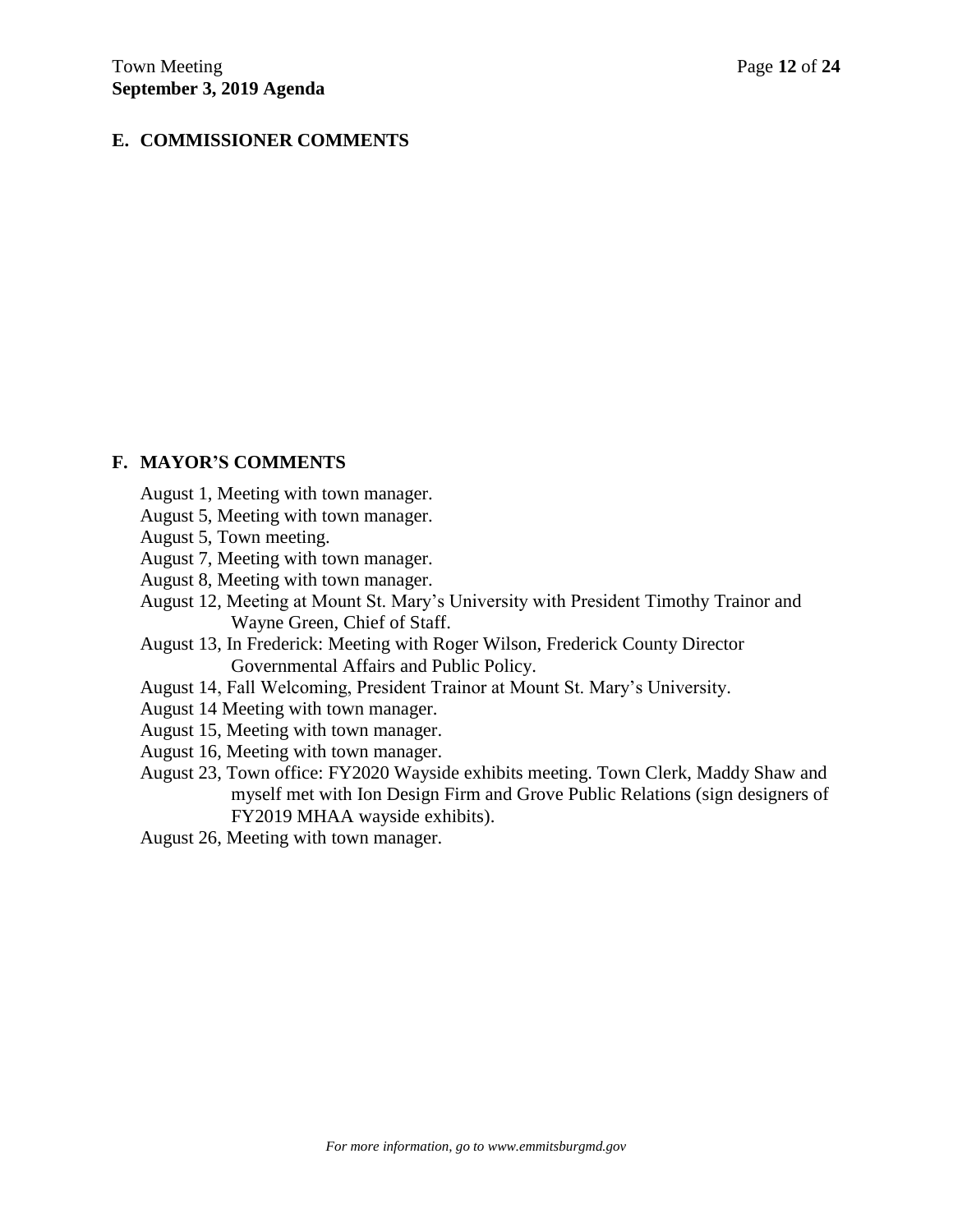# **G. PUBLIC COMMENTS**

#### **H. ADMINISTRATIVE BUSINESS**

**I. Appointment of Two New Members to the Sustainable Community Board for Consideration:** Presentation at meeting by Mayor Briggs.

Mayor Briggs recommends the following:

- 1. Sharon Hane.
- 2. To be determined.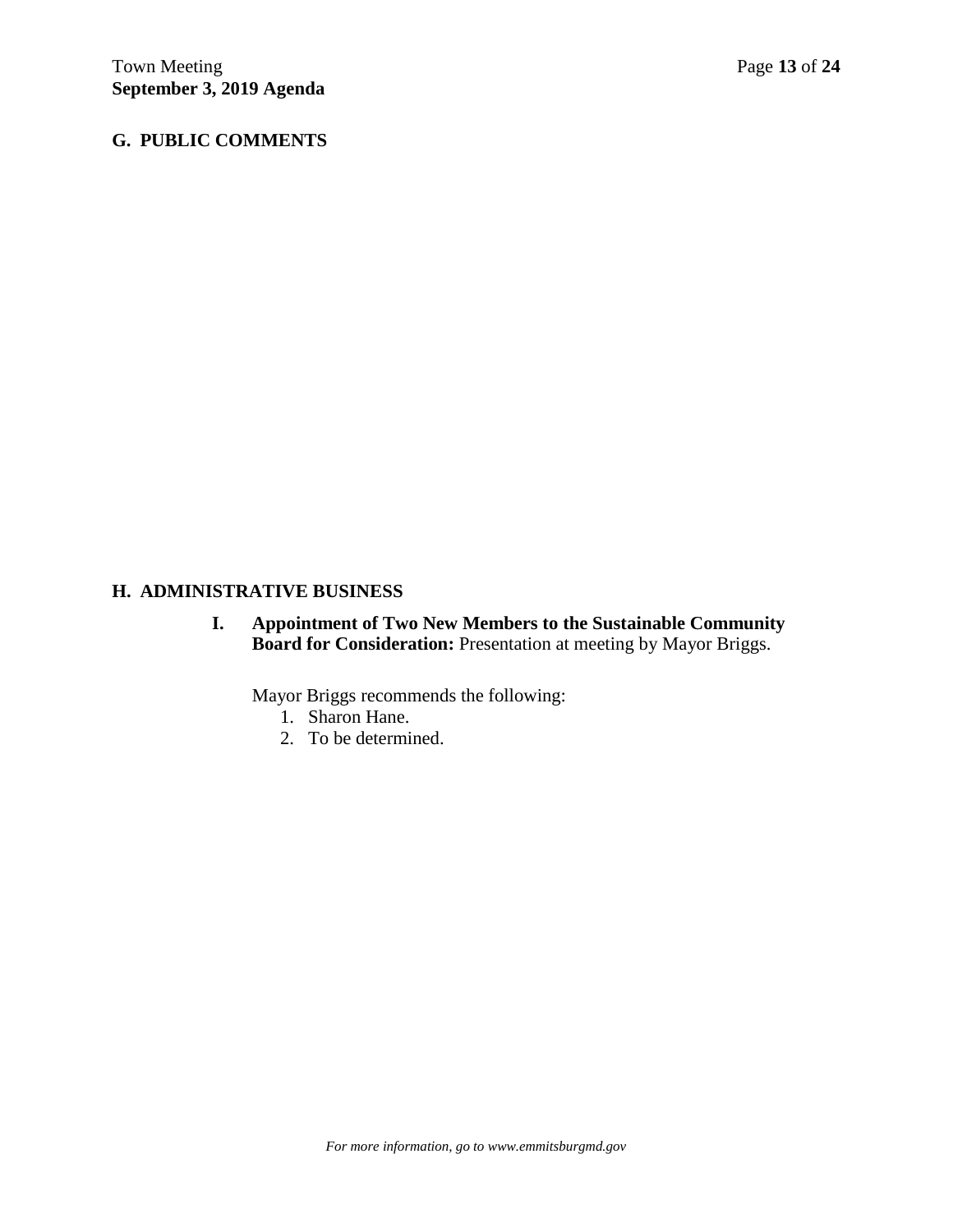# **I. CONSENT AGENDA**

# **I. Citizen's Advisory Committee (2-year term)** Appointment of Bernard Franklin to the Citizen's Advisory Committee. Term: 09/03/2019 to 09/03/2021

# **J. TREASURER REPORT**

# **Town of Emmitsburg CASH ACTIVITY as of August 27, 2019**

| \$5,486,315           | Cash Balance August 1, 2019      |  |
|-----------------------|----------------------------------|--|
| 540,508<br>$-326,692$ | Deposits<br>Withdrawals          |  |
| \$5,700,131           | <b>Operating Balance Forward</b> |  |

# **Top 10 Check Amounts:**

| <b>Amount</b> | <b>Vendor Name</b>                      | <b>Description</b>                        | <b>Check Date</b> | <b>Check No.</b> |
|---------------|-----------------------------------------|-------------------------------------------|-------------------|------------------|
| \$58,280      | <b>Treasurer of Frederick</b><br>County | 4Q FY19 Law Enforcement<br>Services       | 08.14.19          | 40057            |
| \$19,475      | MD Dept of Budget & Mgmt                | Jul 19 Health Insurance                   | 08.07.19          | 40026            |
| \$17,725      | <b>Richmond American Homes</b>          | Zoning Permit Reimbursement               | 08.07.19          | 40039            |
| \$14,095      | <b>UGI Energy Services</b>              | Jul 19 Solar Field #1                     | 08.14.19          | 40071            |
| \$13,576      | WF Delauter Son                         | <b>Community Park Stormwater</b><br>Drain | 08.07.19          | 40046            |
| \$13,353      | <b>UGI Energy Services</b>              | Jul 19 Solar Field #2                     | 08.14.19          | 40067            |
| \$9,811       | Geiger Pump & Equipment                 | Lamp - Ballast - UV Bulbs                 | 08.07.19          | 40019            |
| \$9,766       | <b>RSV</b> Pools                        | Aug 19 Pool Management<br>Services        | 08.07.19          | 40041            |
| \$7,969       | Alexanders Plumbing $&$<br>Pumps        | Replace Well #3 Pump                      | 07.31.19          | 39982            |
| \$6,664       | <b>Republic Services</b>                | Aug 19 Refuse Services                    | 08.14.19          | 40047            |

*Check dates 07.30.19 to 08.27.19*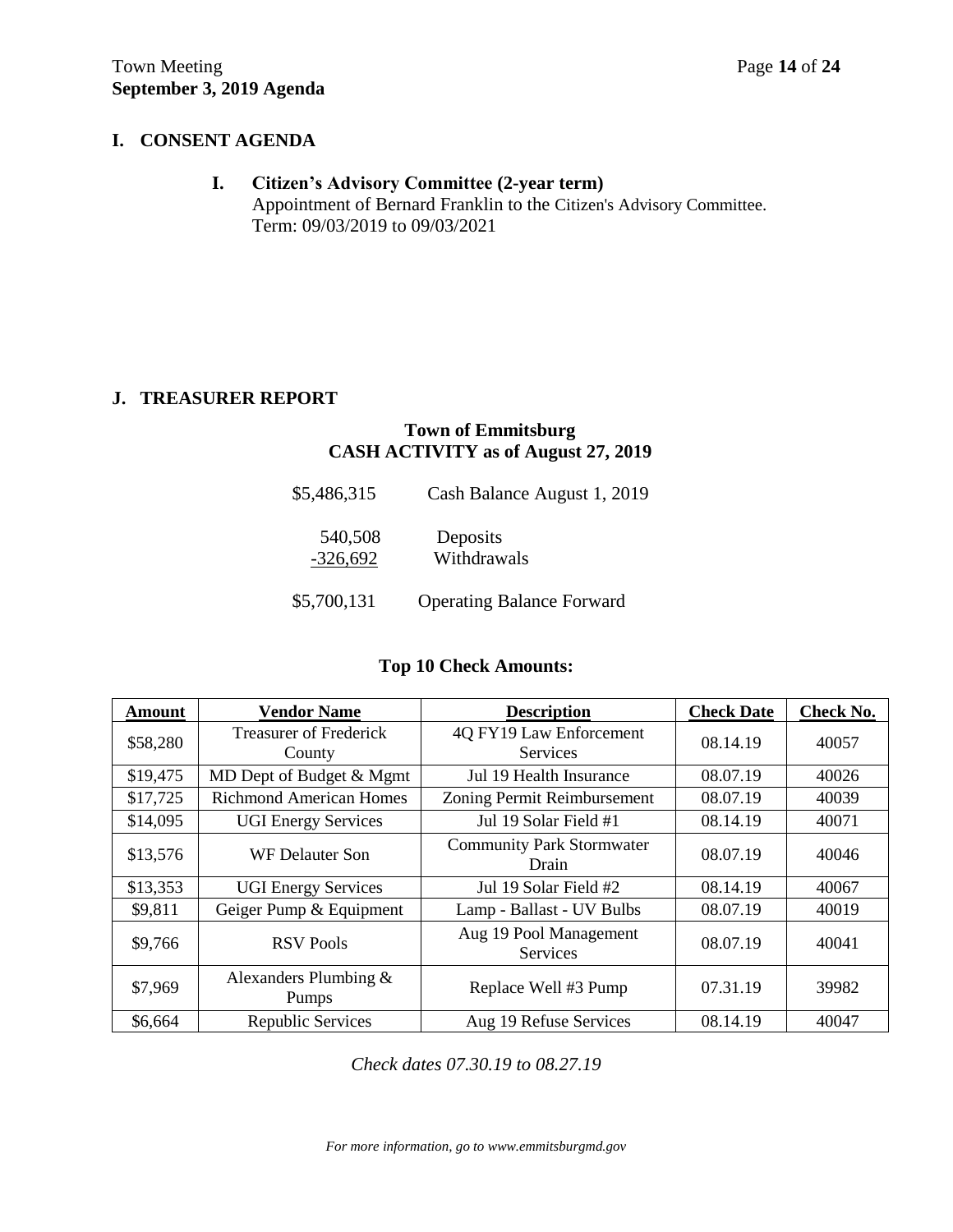# **K. PLANNING COMMISSION REPORT:** Presentation at the meeting.

**Next meeting (***tentative***):** Monday, September 30, 2019 at 7:30 p.m.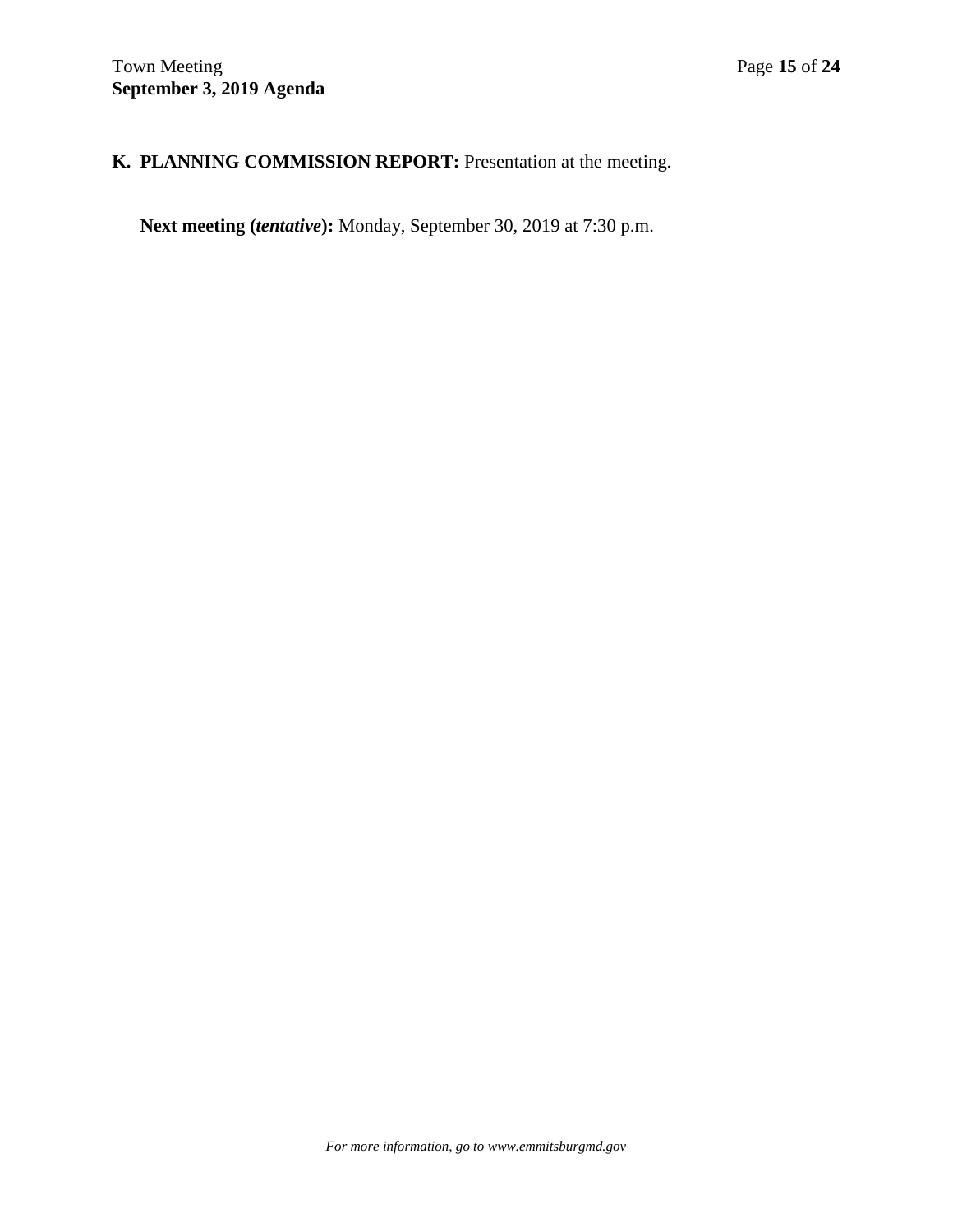# **L. AGENDA ITEMS:**

# **AGENDA ITEM I. Approval of the Street Paving Contractors for Consideration:** Presentation at meeting by town staff.

#### **TIMELINE – STREET PAVING BID:**

RFP available on the Town's website Monday, May 6, 2019 Deadline: Bids due by 4:00 p.m. Friday, June 28, 2019 Bid opening meeting Wednesday, July 10, 2019 Follow-up meeting to review staff recommendations Friday, July 12, 2019

#### **PROJECT FUNDING:**

Amount Needed: \$90,941.00 Amount in Fund 2 Paving Budget: \$174,509

#### **REQUEST FOR PROPOSAL ADVERTISING:**

- *Public Notice On Town Website*: Mon. May 6, 2019 to Fri. June 28, 2019
- *Public Notice on Town's Facebook*: Posted Thurs. May 9, 2019
- *Notice on MML Classifieds*: Mon. May 6, 2019 to Fri. June 28, 2019
- *Frederick News Post Publication*: Wed. May 8, 2019 & Thurs, May 9, 2019

#### **TOWN STAFF RECOMMENDATION:**

Town staff recommends awarding the following street sections to the following contractors…

| <b>Company:</b>         | <b>Project (From Chart, Next Page):</b> | <b>Amount:</b> |  |
|-------------------------|-----------------------------------------|----------------|--|
| <b>ECM</b> Corporation: | #1, #2, #3, #4 and #6                   | \$45,085.00    |  |
| C.J. Miller LLC:        | #5                                      | \$37,956.00    |  |
| Frederick Co. Paving:   | $#7$ and $#8$                           | \$7,900.00     |  |
|                         | <b>TOTAL:</b>                           | \$90,941.00    |  |

American Asphalt Paving Co. LLC: No bid award.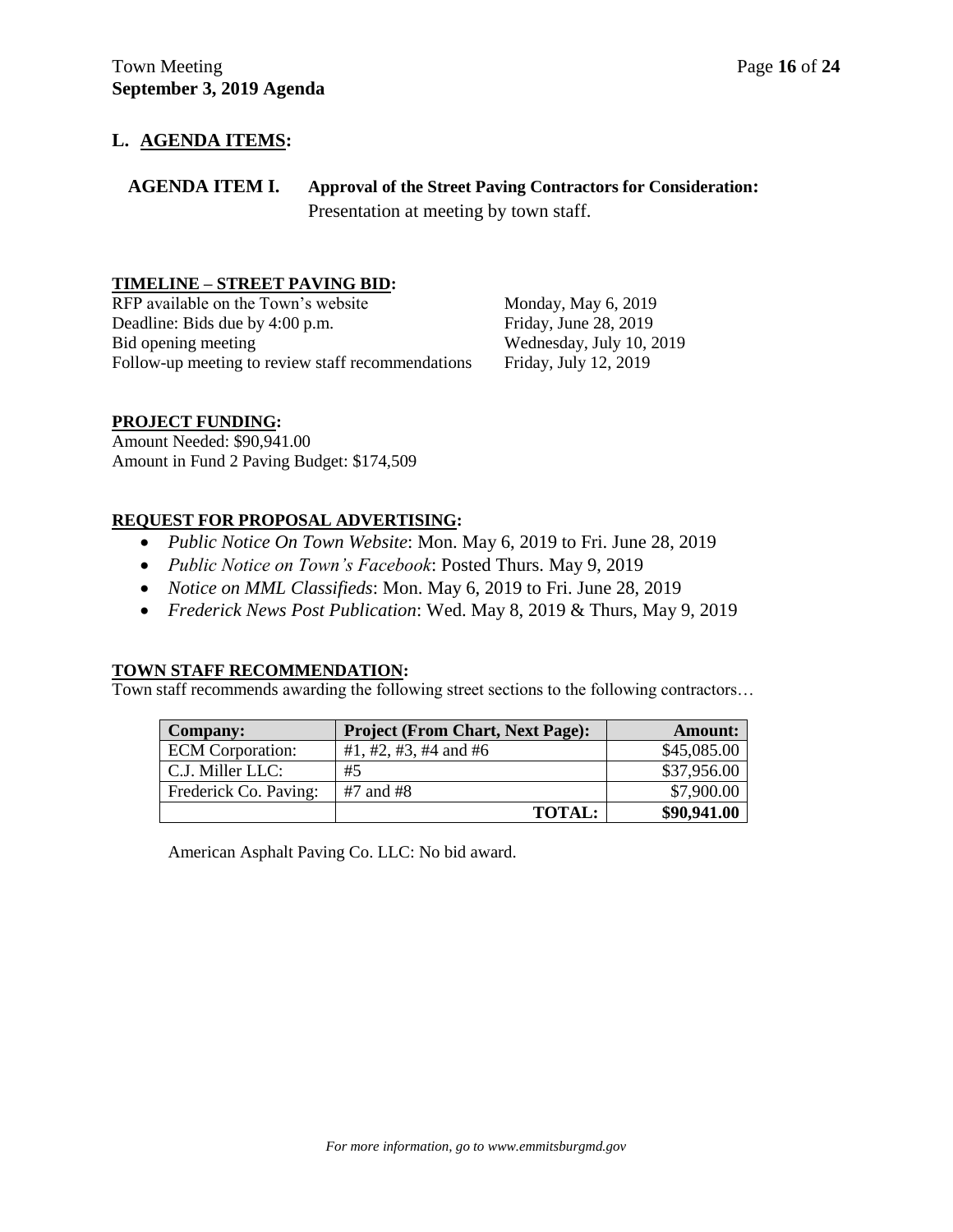# Town Meeting Page 17 of 24 **September 3, 2019 Agenda**

# **STREET PAVING BIDS RECEIVED:**

| <b>PROJECT:</b>                                                                 | <b>C.J. Miller LLC</b>           | <b>American Asphalt</b><br>Paving Co. LLC | <b>ECM Corporation</b> | <b>Frederick Co. Paving</b> |
|---------------------------------------------------------------------------------|----------------------------------|-------------------------------------------|------------------------|-----------------------------|
| <b>Chesapeake Avenue (East</b><br>1.<br><b>Main St. to East Lincoln</b><br>Ave. | $$11,829 + $1,000$<br>(\$12,829) | \$12,500                                  | \$9,912                | \$10,300                    |
| <b>Chesapeake Avenue</b><br>2.<br>(Potomac St. to Potomac<br>Ave.)              | \$13,191                         | \$12,165                                  | \$7,768                | \$6,150                     |
| <b>Wagerman Lane</b><br>3.                                                      | \$6,381                          | \$4,560                                   | \$3,800                | \$4,250                     |
| <b>Bunker Hill Drive</b><br>4.                                                  | \$28,075                         | \$19,955                                  | \$12,945               | \$16,200                    |
| <b>Creamery Way</b><br>5.                                                       | \$37,956                         | \$42,775                                  | \$74,452               | \$39,500                    |
| <b>Saint Joseph's Lane (Seton</b><br>6.<br><b>Place to North Seton Ave.)</b>    | \$16,142                         | \$17,380                                  | \$10,660               | \$13,850                    |
| <b>West Lincoln Ave. at the</b><br>7.<br><b>Jamison Ave. intersection</b>       | No Bid                           | \$5,685                                   | \$4,500                | \$3,750                     |
| <b>West Lincoln Ave. at the</b><br>8.<br><b>Patterson Ave. intersection</b>     | No Bid                           | \$8,170                                   | \$6,634                | \$4,150                     |
| <b>Total Cost:</b>                                                              | \$114,574                        | \$123,190                                 | \$130,671              | \$98,150                    |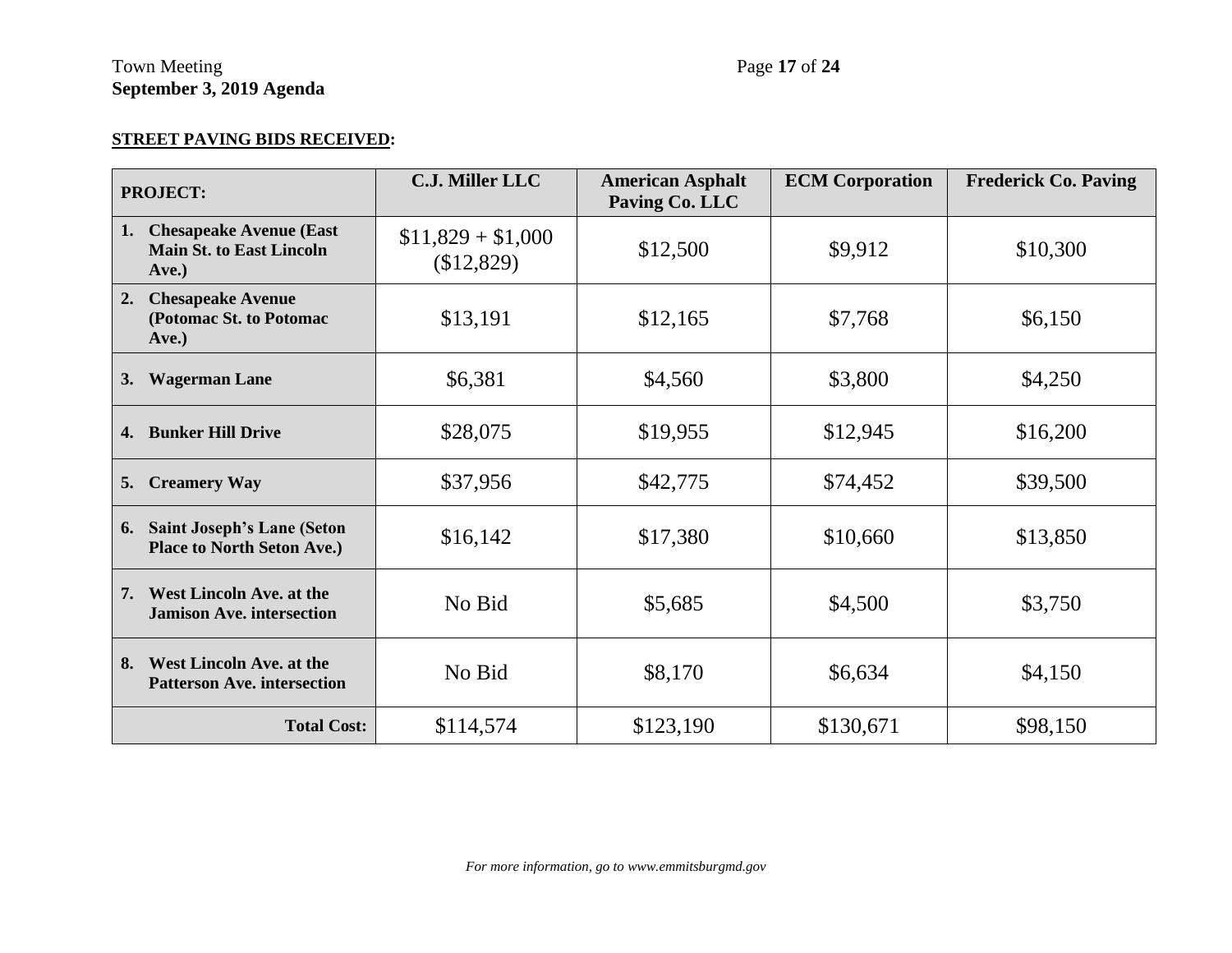# **AGENDA ITEM II. Approval of the Fire Wood Access Policy for Consideration:** Presentation at meeting by town staff.

RESOLUTION: 2019 **Page 1 of 2** RESOLUTION NO. 19-02R

# **A RESOLUTION TO ADOPT POLICIES AND PROCEDURE FOR THE ISSUANCE OF PERMITS TO RESIDENTS OF THE TOWN OF EMMITSBURG TO ENTER AND USE PORTIONS OF TOWN PROPERTY IN ITS WATERSHED TO REMOVE CERTAIN TREES AND PLANT MATERIAL**.

- **WHEREAS**, the Town of Emmitsburg Municipal Forest and Watershed, also known as "the Watershed", is a 987-acre forest that protects the Town's water supply; and
- **WHEREAS**. The Town desires to protect the Watershed and better manage the fuel loads therein; and
- **WHEREAS**, in order to serve that purpose, the Town desires to offer to residents of the Town of Emmitsburg the opportunity to enter the Watershed and use a limited area of the Watershed bordering Hampton Valley Road for the purpose of cutting and removal of downed trees and plant material when needed for the health and well-being of the Watershed; and
- **WHEREAS**, in order to implement this program, the Town intends to adopt a set of policies and procedures to govern the entry and use of the Watershed by residents of the Town for this purpose.
- **NOW, THEREFORE, BE IT HEREBY RESOLVED** by the Board of Commissioners of the Town of Emmitsburg that the "TOWN OF EMMITSBURG **-** PERSONAL USE FIREWOOD POLICY AND PROCEDURE" which attached to this Resolution and incorporated by reference herein, be and hereby is adopted.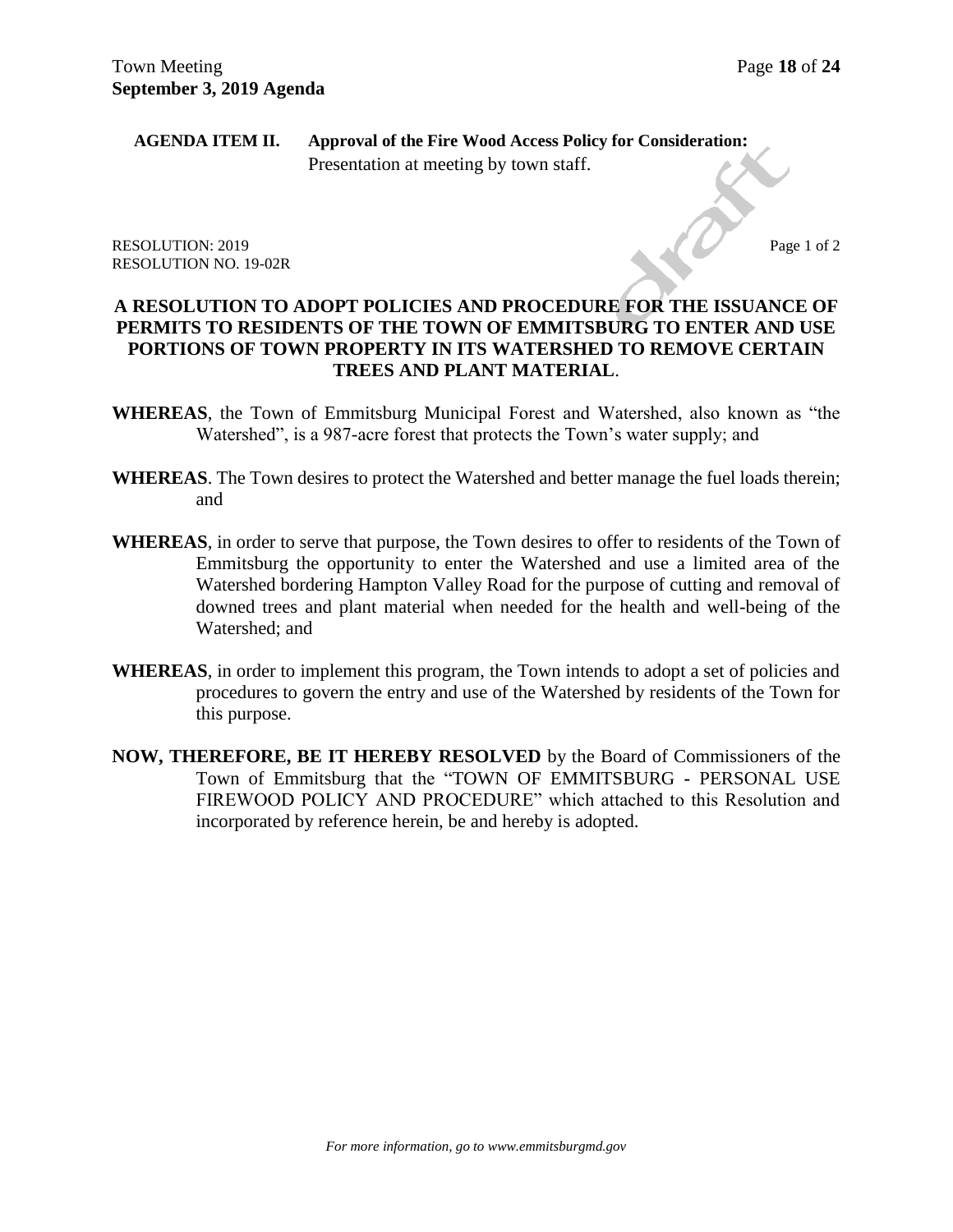RESOLUTION: 2019 **Page 2 of 2** RESOLUTION NO. 19-02R

**BE IT FURTHER RESOLVED** that this Resolution shall take effect on the date on which the Mayor approves the Resolution after passing by the Board of Commissioners or on the date on which the Board of Commissioners pass the Resolution over the veto of the Mayor.

**PASSED** and ADOPTED this 3<sup>rd</sup> day of September, 2019.

by a vote of \_\_\_\_\_\_\_for, \_\_\_\_\_\_\_against, \_\_\_\_\_\_\_ absent, and \_\_\_\_\_\_ abstain.

 *ATTEST: EMMITSBURG BOARD OF COMMISSIONERS:*

Madeline Shaw, Town Clerk Clifford L. Sweeney, President

 $\overline{\phantom{a}}$  , which is the set of the set of the set of the set of the set of the set of the set of the set of the set of the set of the set of the set of the set of the set of the set of the set of the set of the set of

\_\_\_\_\_\_ APPROVED \_\_\_\_\_VETOED

this \_\_\_\_\_\_\_ day of September, 2019.

\_\_\_\_\_\_\_\_\_\_\_\_\_\_\_\_\_\_\_\_\_\_\_\_\_\_\_\_ Donald N. Briggs, Mayor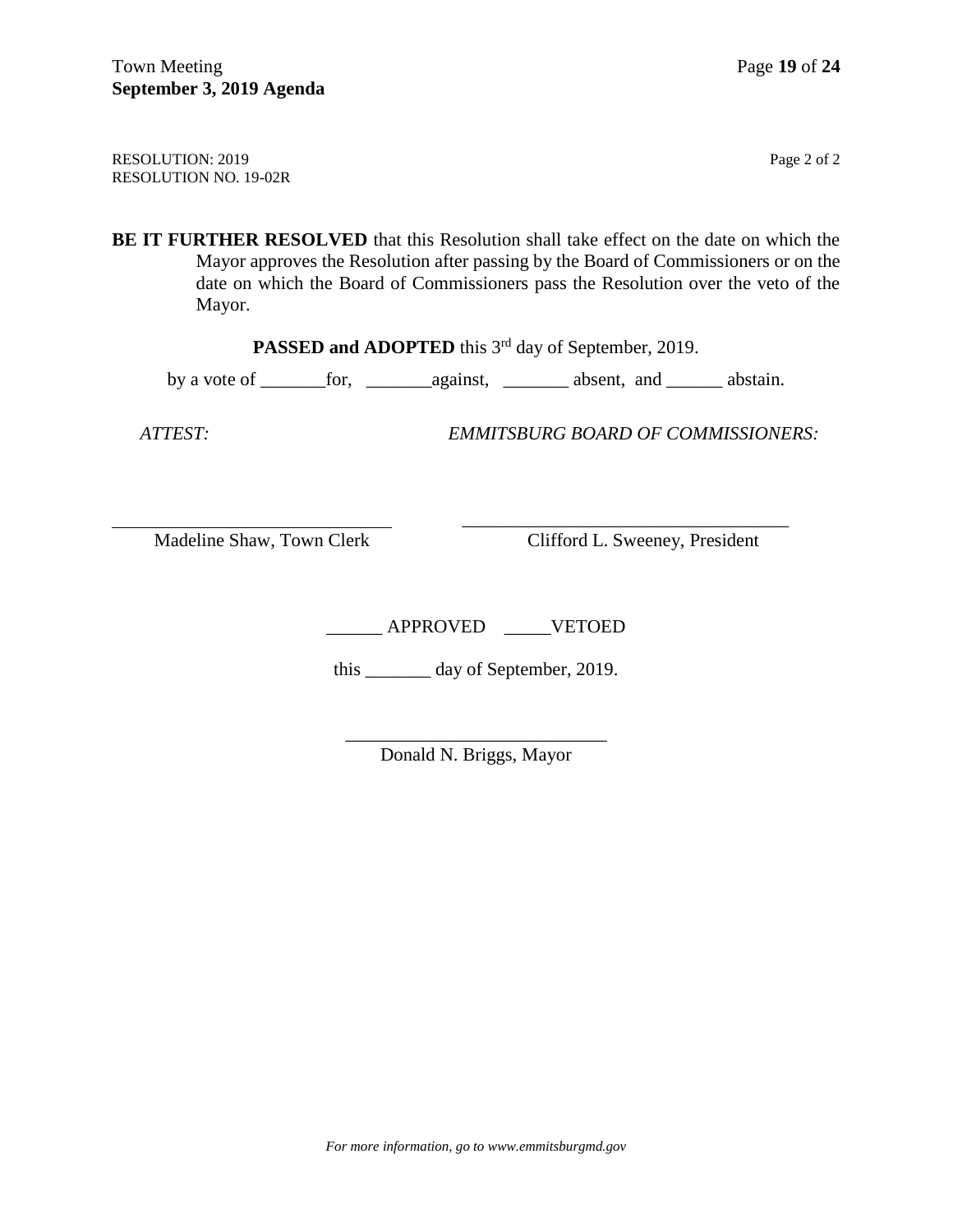POLICY SERIES: 2019 Page 1 of 2 Policy No. P19 - 04

# **TOWN OF EMMITSBURG** PERSONAL USE FIREWOOD POLICY AND PROCEDURE

# \*\*\*\*\*\*\*\*\*\*\*\*\*\*\*\*\*\*\*\*\*\*\*\*\*\*\*\*\*\*\*\*\*\*\*\*\*\*\*\*\*\*\*\*\*\*\*\*\*\*\*\*\*\*\*\*\*\*\*\*\*\*\*\*\*\*\*\*\*\*\*\*\*\*\*\*\*\*\*\*\*\*\*\*

# **Policy & Procedure**

- Permits to enter the Town Watershed and to cut and remove downed trees and plant material are available and may be obtained at the Town Office. Only one permit per household will be issued; however, two identical permits will be issued so that one can be displayed on the permittee's vehicle and one will be carried on the permittee's person. Applicants must present proof that the applicant is a resident of the Town of Emmitsburg. Permits are not transferrable and must be renewed each calendar year.
- There is no cost for the permit.
- The permit must be displayed on the windshield of the permittee's vehicle and carried on the permittee's person at all times while cutting firewood.
- The wood shall only be cut and gathered from June 1 to August 31, gathered for personal use, and shall not be sold or used for commercial purposes.
- A permittee may only remove downed wood on Town property within 100 feet of Hampton Valley Road. The Town will provide a map of the designated area. Live or standing dead trees may not be cut, girdled, or damaged in any way.
- Any tree with an orange mark shall be left intact and may not be removed from the site.
- All brush and other debris, which the permittee causes to be deposited, placed or left on roadways, ditch lines, and streams shall be removed by the permittee and moved back at least 50 feet from the ditch line of all public roadways. All litter of the permittee must be removed from the site.
- Off-road equipment or vehicles may not be used to remove firewood. All firewood may only be removed by hand, cart, or wheelbarrow.
- By applying for and accepting a permit, the permittee and any one acting under that permit acknowledges that they enter and use the Watershed to cut and remove firewood at their own risk. The permittee and any one acting under that permit releases the Town of Emmitsburg, its officers, officials, employees and agents from any liability, claims or causes of action for personal injury, death or property damage related to or arising from the use of the Watershed under the permit, and they waive any such claims that they may have against the Town, its officers, officials, employees and agents. Permittee agrees to indemnify and hold the Town, its officers, officials, employees and agents harmless against any liability for property damage, personal injury or death related to or arising from the use of the Watershed under the permit. Permittees must exercise caution and act in a safe and reasonable manner at all times. All participants are strongly encouraged to learn chainsaw safety skills and wear proper protective clothing and equipment (chainsaw chaps, leather boots, leather gloves, hardhat, hearing and eye protection) while operating a chainsaw.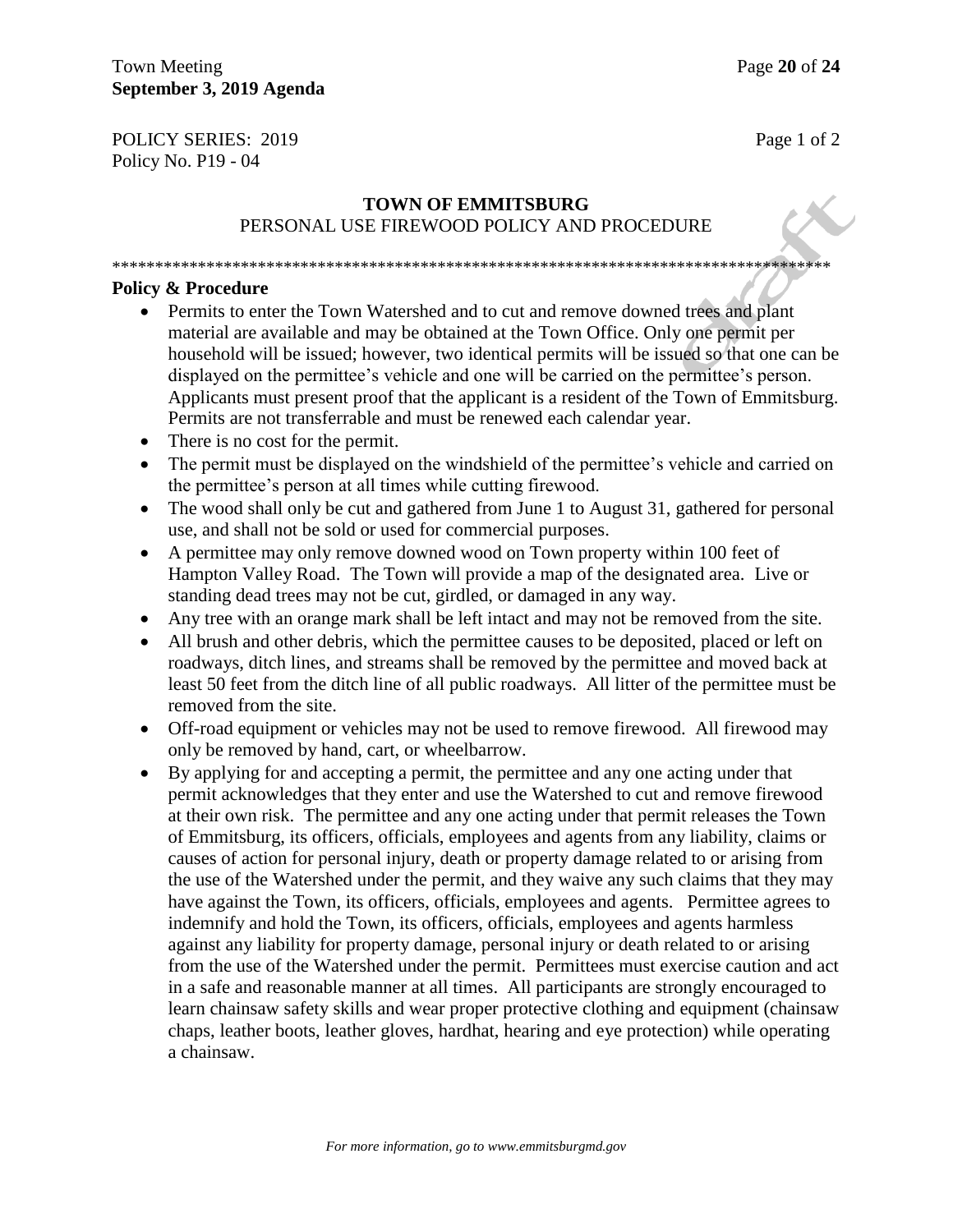POLICY SERIES: 2019 Page 2 of 2 Policy No. P19 - 04

Failure to obey or follow any of the policies and procedures stated herein may result in revocation of the permit and any privileges thereunder, and the Town reserves the right to ban the permittee or any person acting under the permit from the entry to and use of the Watershed for any purpose. Permit holders are responsible for any and all damage to private or public property, personal injury or death that results from their intentional conduct or negligence.

**BE IT FURTHER RESOLVED, ENACTED AND ORDAINED** that this policy shall take effect this 3<sup>rd</sup> day of September 2019

PASSED this 3<sup>rd</sup> day of September, 2019.

 *ATTEST: EMMITSBURG BOARD OF COMMISSIONERS:*

Madeline Shaw, Town Clerk Clifford L. Sweeney, President

\_\_\_\_\_\_ APPROVED \_\_\_\_\_VETOED

this 3<sup>rd</sup> day of September 2019.

\_\_\_\_\_\_\_\_\_\_\_\_\_\_\_\_\_\_\_\_\_\_\_\_\_\_\_\_ Donald N. Briggs, Mayor

*For more information, go to www.emmitsburgmd.gov*

l,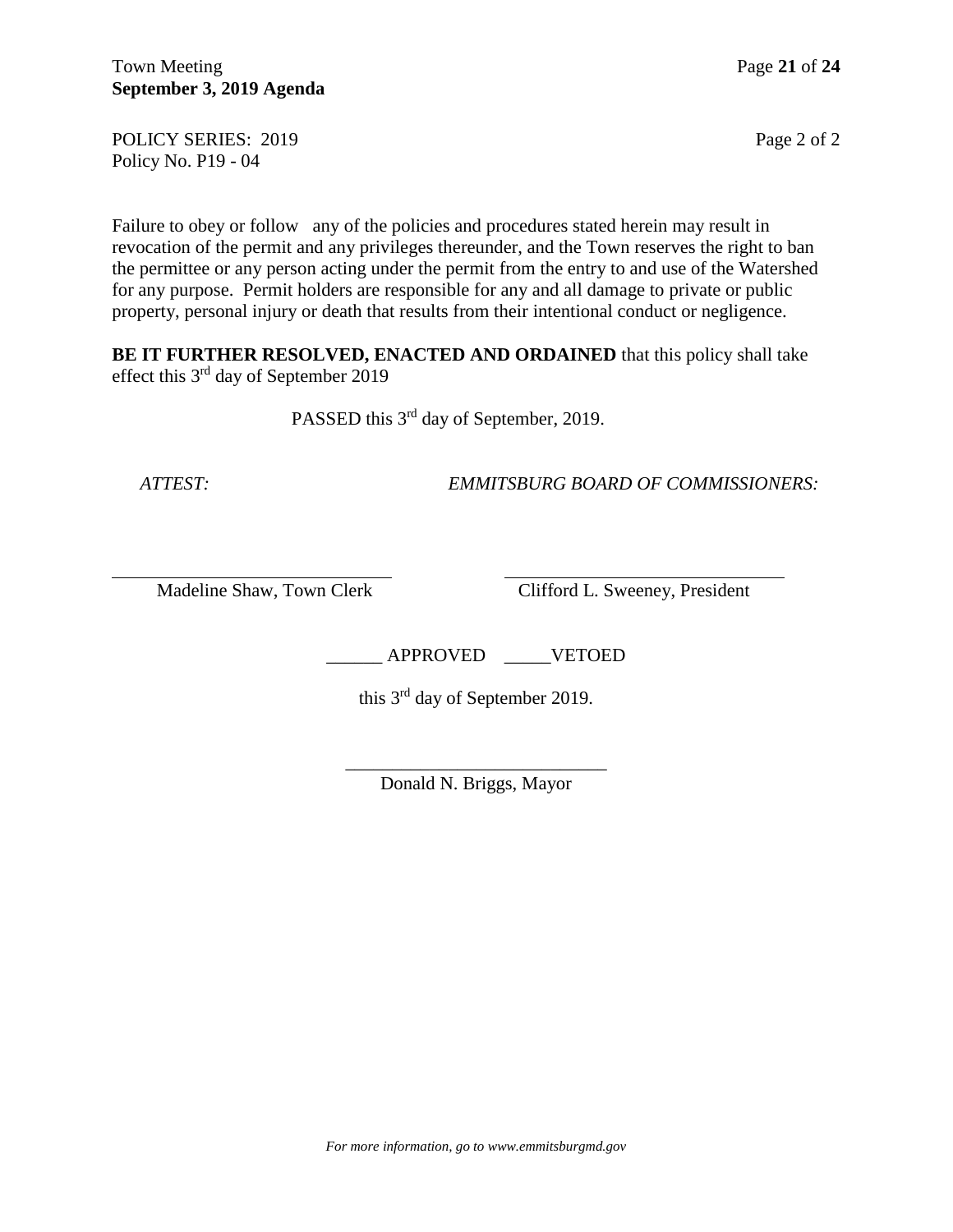# **AGENDA ITEM III. Approval of the North Seton Avenue Bridge Letter for Consideration:** Presentation at meeting by Mayor Briggs and town staff.

Letters to be mailed to the following:

- Gregory Slater, Maryland Department of Transportation
- Michael J. Hough, Maryland State Senate
- Daniel L. Cox, Maryland House of Delegates
- Barrie S. Ciliberti, Maryland House of Delegates
- Jesse T. Pippy, Maryland House of Delegates

\*Draft letter on following page\*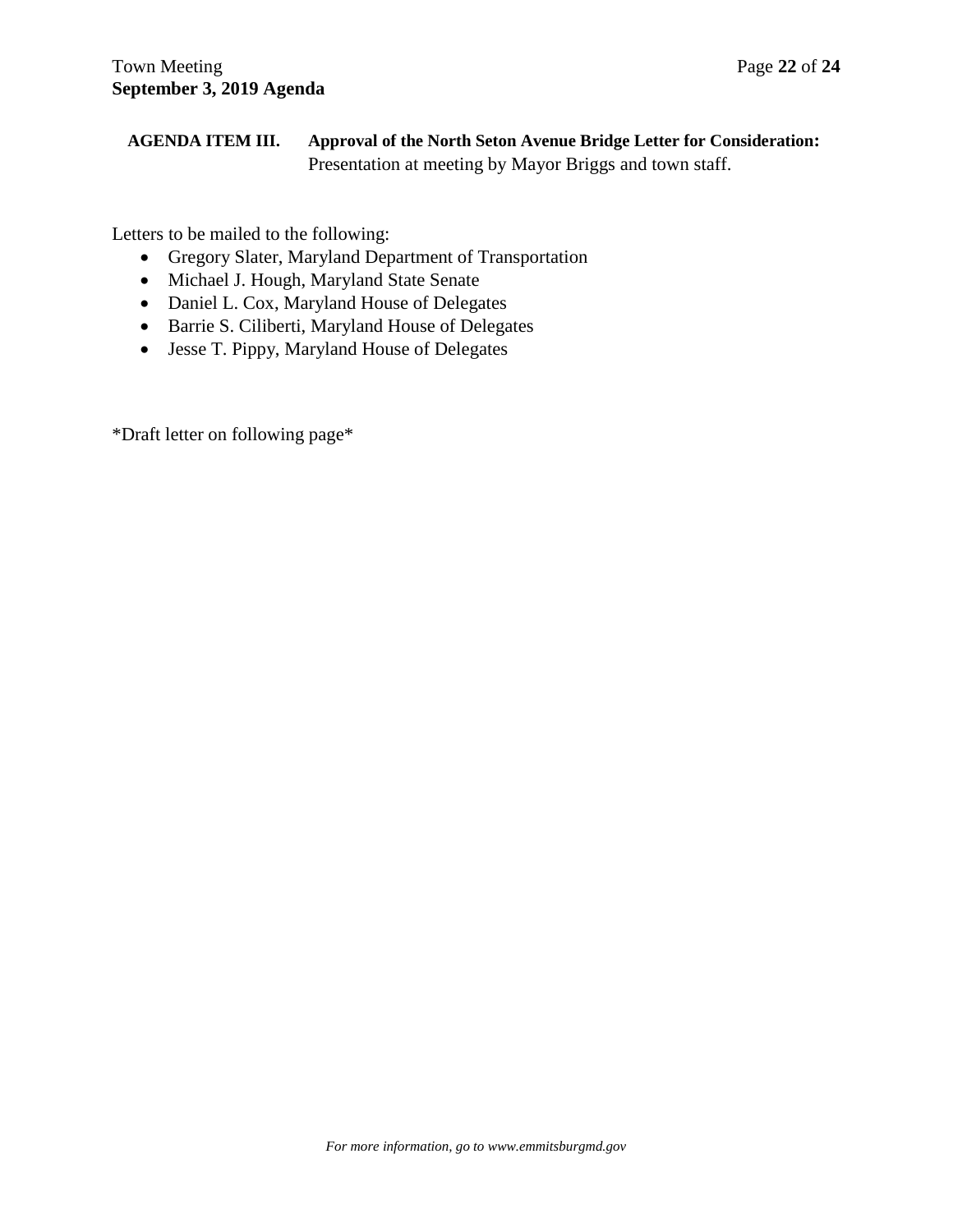# Town Meeting **Page 23** of 24 **September 3, 2019 Agenda**

September 3, 2019

#### **Re: North Seton Avenue Bridge Replacement Request – Emmitsburg, MD**

Dear :

The Town of Emmitsburg is committed to advancing the image, economy, and quality of life of our community that consists of approximately 3,150 residents. We have recently undertaken significant municipal infrastructure projects, which includes the Town square, Main Street, and Seton Avenue revitalization project, increasing sidewalk connections, new state of the art wastewater treatment plant, a two-megawatt solar field, and various other projects that promote accessibility, environmental sustainability, and safety.

The purpose of this letter is to seek assistance in requesting the replacement of the Maryland State Highway Administration (SHA) owned bridge number 1000100, which is located on the North Seton Avenue / US Business 15. According to SHA staff, this bridge was built in 1927, has never had any significant repairs, and is in "fair" condition. We have noticed that the 92-year-old bridge has gradually fallen into disrepair in the last several years. Most importantly, the bridge can no longer handle the flow of storm water from the local streams. The bridge frequently floods during periods of heavy rains, which entraps the residents of the Northgate Development. The Mayor has previously met with local SHA representatives to express safety concerns of the bridge.

In addition to increasing the safety of Town residents and visitors, the replacement of this bridge could also lead to economic development. The bridge is located on the Town's northern boundary. Improving accessibility to the northern part of the county could spark development, which would greatly contribute to the economies of Emmitsburg, Frederick County, and the State of Maryland.

If you have any questions regarding this matter, please feel free to contact Zach Gulden, Town Planner, via email at zgulden@emmitsburgmd.gov or by phone at 301-600-6309.

Sincerely,

Clifford Sweeney Donald N. Briggs Board of Commissioner's President Mayor